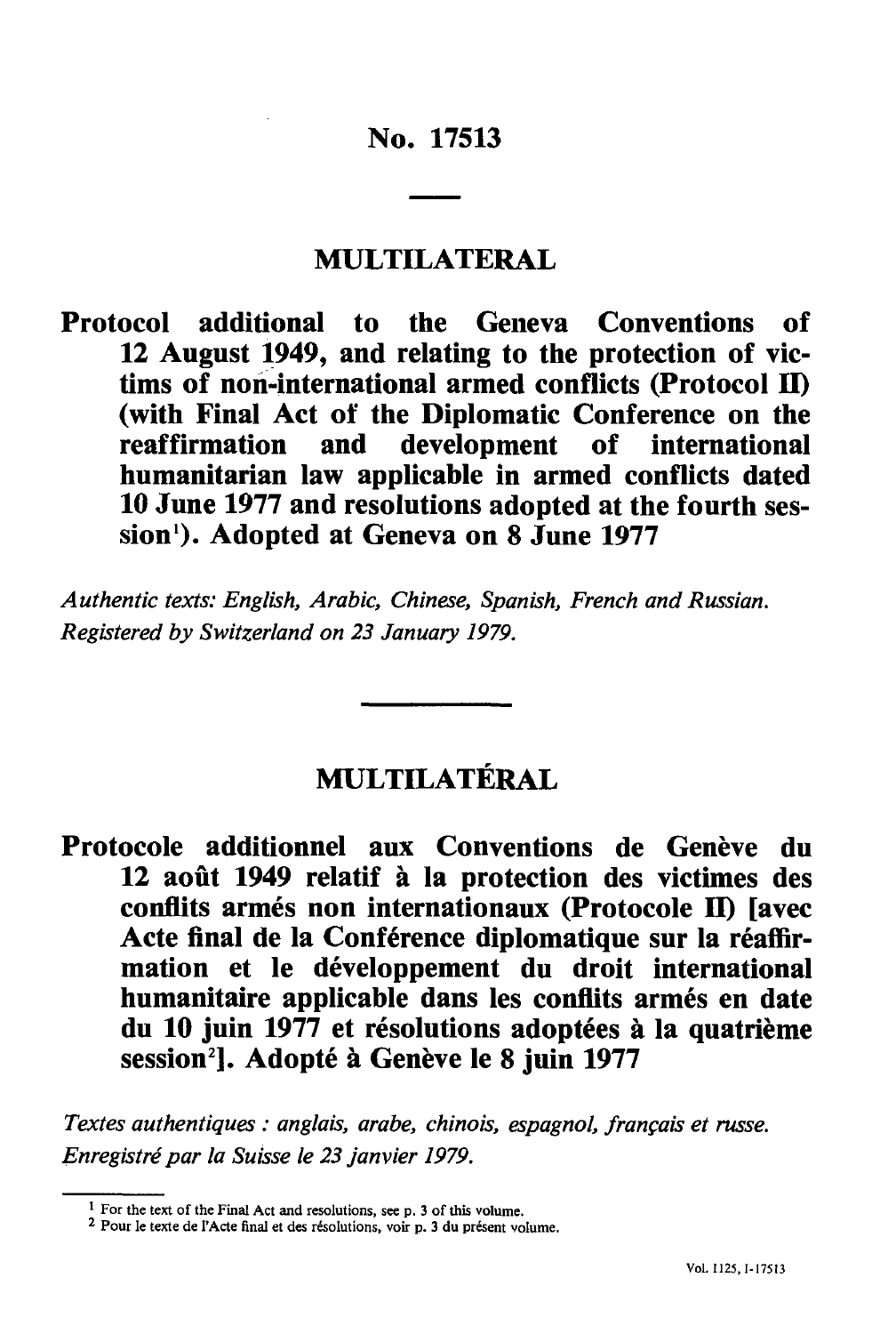# PROTOCOL ADDITIONAL<sup>1</sup> TO THE GENEVA CONVENTIONS OF 12 AUGUST 1949,<sup>2</sup> AND RELATING TO THE PROTECTION OF VICTIMS OF NON-INTERNATIONAL ARMED CONFLICTS (PROTOCOL II)

#### **CONTENTS**

#### Preamble

|                                         | Part I. Scope of this Protocol                 | Protection of objects indispensable<br>Article 14. |                                                            |  |
|-----------------------------------------|------------------------------------------------|----------------------------------------------------|------------------------------------------------------------|--|
| Article 1.                              | Material field of application                  |                                                    | to the survival of the civilian<br>population              |  |
| Article 2.                              | Personal field of application                  | Article 15.                                        | Protection of works and installa-                          |  |
| Article 3.                              | Non-intervention                               |                                                    | tions containing dangerous forces                          |  |
| Part II.                                | Humane treatment                               | Article 16.                                        | Protection of cultural objects and<br>of places of worship |  |
| Article 4.                              | Fundamental guarantees                         | Article 17.                                        | Prohibition of forced movement of                          |  |
| Article 5.                              | Persons whose liberty has been re-<br>stricted |                                                    | civilians                                                  |  |
|                                         | Article 6. Penal prosecutions                  | Article 18.                                        | Relief societies and relief actions                        |  |
|                                         |                                                |                                                    |                                                            |  |
| Part III. Wounded, sick and shipwrecked |                                                |                                                    |                                                            |  |
|                                         | Article 7. Protection and care                 |                                                    |                                                            |  |
| Article 8.                              | <b>Search</b>                                  | Part V. Final provisions                           |                                                            |  |
| Article 9.                              | Protection of medical and religious            | Article 19.                                        | Dissemination                                              |  |
|                                         | personnel                                      | Article 20.                                        | Signature                                                  |  |
| Article 10.                             | General protection of medical                  | Article 21.                                        | Ratification                                               |  |
|                                         | duties                                         | Article 22.                                        | Accession.                                                 |  |
| Article 11.                             | Protection of medical units and                | Article 23.                                        | Entry into force                                           |  |
|                                         | transports                                     | Article 24.                                        | Amendment                                                  |  |
| Article 12.                             | The distinctive emblem                         | Article 25.                                        | Denunciation                                               |  |
| Part IV. Civilian population            |                                                | Article 26.                                        | Notifications                                              |  |
| Article 13.                             | Protection of the civilian popula-             | Article 27.                                        | Registration                                               |  |
|                                         | tion                                           | Article 28.                                        | Authentic texts                                            |  |

<sup>&</sup>lt;sup>1</sup> Came into force on 7 December 1978, i.e., six months after the deposit with the Swiss Federal Council of two instruments of ratification or accession, in accordance with article 23 (1). Instruments of ratification or accession were deposited as follows:

| State                                                                                                              | Date of deposit of the instrument<br>of ratification or accession (a) |       |
|--------------------------------------------------------------------------------------------------------------------|-----------------------------------------------------------------------|-------|
| Ghana<br>(With effect from 7 December 1978, Signature affixed on 12 December<br>1977.)                             | 28 February 1978                                                      |       |
| (With effect from 7 December 1978.)                                                                                | 7 June                                                                | 1978a |
| Subsequently, the Protocol came into force for the following State six months after the deposit with the Swiss Fed |                                                                       |       |

Subsequently, the Protocol came into force for the following State six months after the deposit with the Swiss Federal Council of its instrument of ratification, in accordance with article 23(2).

| State                                                                                 | Date of deposit of the instrument<br>of ratification |
|---------------------------------------------------------------------------------------|------------------------------------------------------|
|                                                                                       | 23 November 1978                                     |
| (With effect from 23 May 1979. Signature affixed on 12 December 1977.)                |                                                      |
| <sup>2</sup> United Nations, <i>Treaty Series</i> , vol. 75, pp. 31, 85, 135 and 287. |                                                      |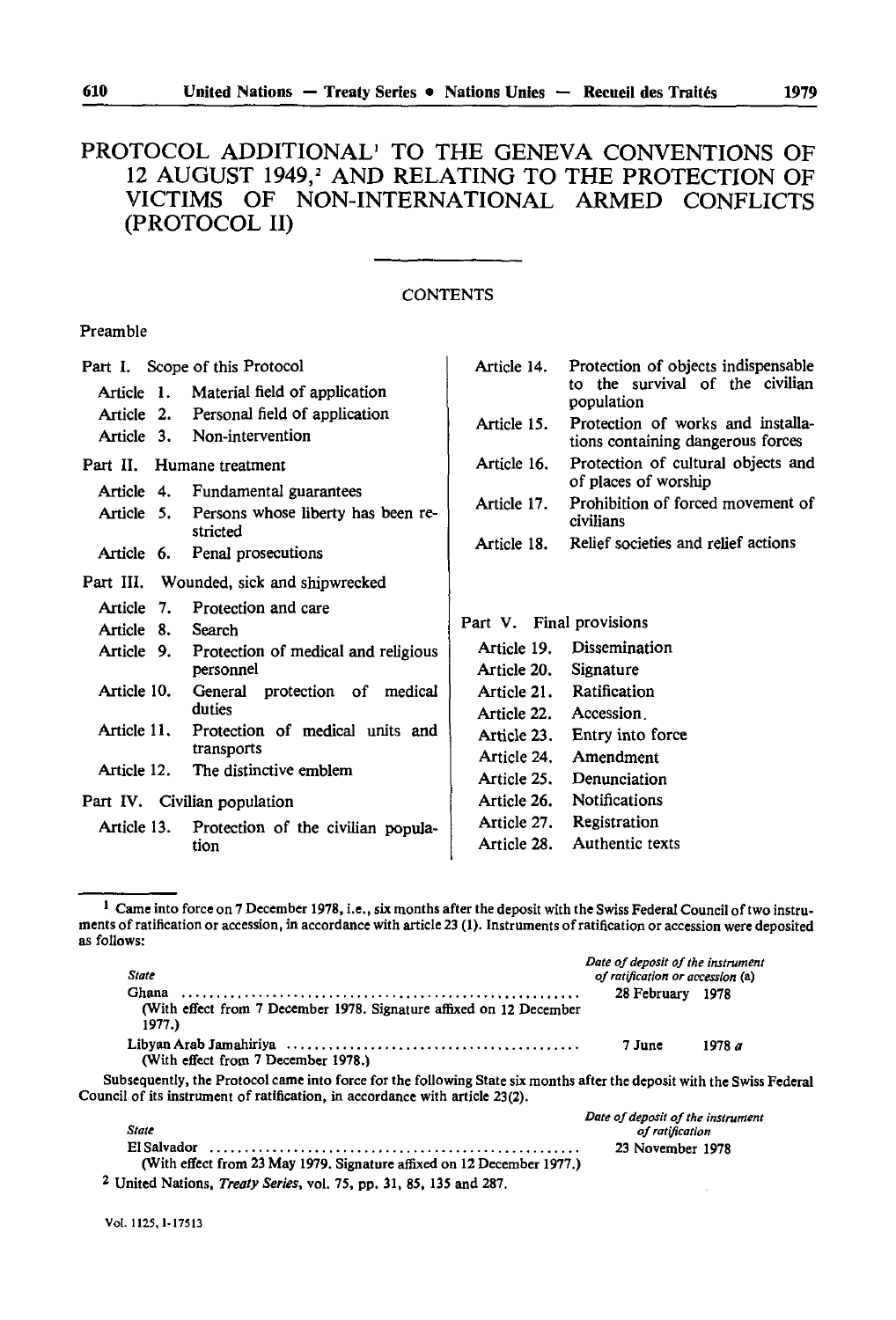#### **PREAMBLE**

The High Contracting Parties,

Recalling that the humanitarian principles enshrined in Article 3 common to the Geneva Conventions of 12 August 1949', constitute the foundation of respect for the human person in cases of armed conflict not of an international character,

Recalling furthermore that international instruments relating to human rights offer a basic protection to the human person,

Emphasizing the need to ensure a better protection for the victims of those armed conflicts,

Recalling that, in cases not covered by the law in force, the human person re mains under the protection of the principles of humanity and the dictates of the public conscience,

Have agreed on the following:

#### PART I. SCOPE OF THIS PROTOCOL

*Article 1.* MATERIAL FIELD OF APPLICATION. 1. This Protocol, which de velops and supplements Article 3 common to the Geneva Conventions of 12 August 1949 without modifying its existing conditions of application, shall apply to all armed conflicts which are not covered by Article 1 of the Protocol Additional to the Geneva Conventions of 12 August 1949, and relating to the Protection of Victims of Interna tional Armed Conflicts (Protocol I)<sup>2</sup> and which take place in the territory of a High Contracting Party between its armed forces and dissident armed forces or other organized armed groups which, under responsible command, exercise such control over a part of its territory as to enable them to carry out sustained and concerted mili tary operations and to implement this Protocol.

2. This Protocol shall not apply to situations of internal disturbances and ten sions, such as riots, isolated and sporadic acts of violence and other acts of a similar nature, as not being armed conflicts.

*Article 2.* PERSONAL FIELD OF APPLICATION. 1. This Protocol shall be ap plied without any adverse distinction founded on race, colour, sex, language, religion or belief, political or other opinion, national or social origin, wealth, birth or other status, or on any other similar criteria (hereinafter referred to as "adverse dis tinction") to all persons affected by an armed conflict as denned in Article 1.

2. At the end of the armed conflict, all the persons who have been deprived of their liberty or whose liberty has been restricted for reasons related to such conflict, as well as those deprived of their liberty or whose liberty is restricted after the conflict for the same reasons, shall enjoy the protection of Articles 5 and 6 until the end of such deprivation or restriction of liberty.

*Article 3.* NON-INTERVENTION. 1. Nothing in this Protocol shall be invoked for the purpose of affecting the sovereignty of a State or the responsibility of the government, by all legitimate means, to maintain or re-establish law and order in the State or to defend the national unity and territorial integrity of the State.

<sup>1</sup> United Nations, *Treaty Series,* vol. 75, pp. 31, 85, 135 and 287. 2 See p. 3 of this volume.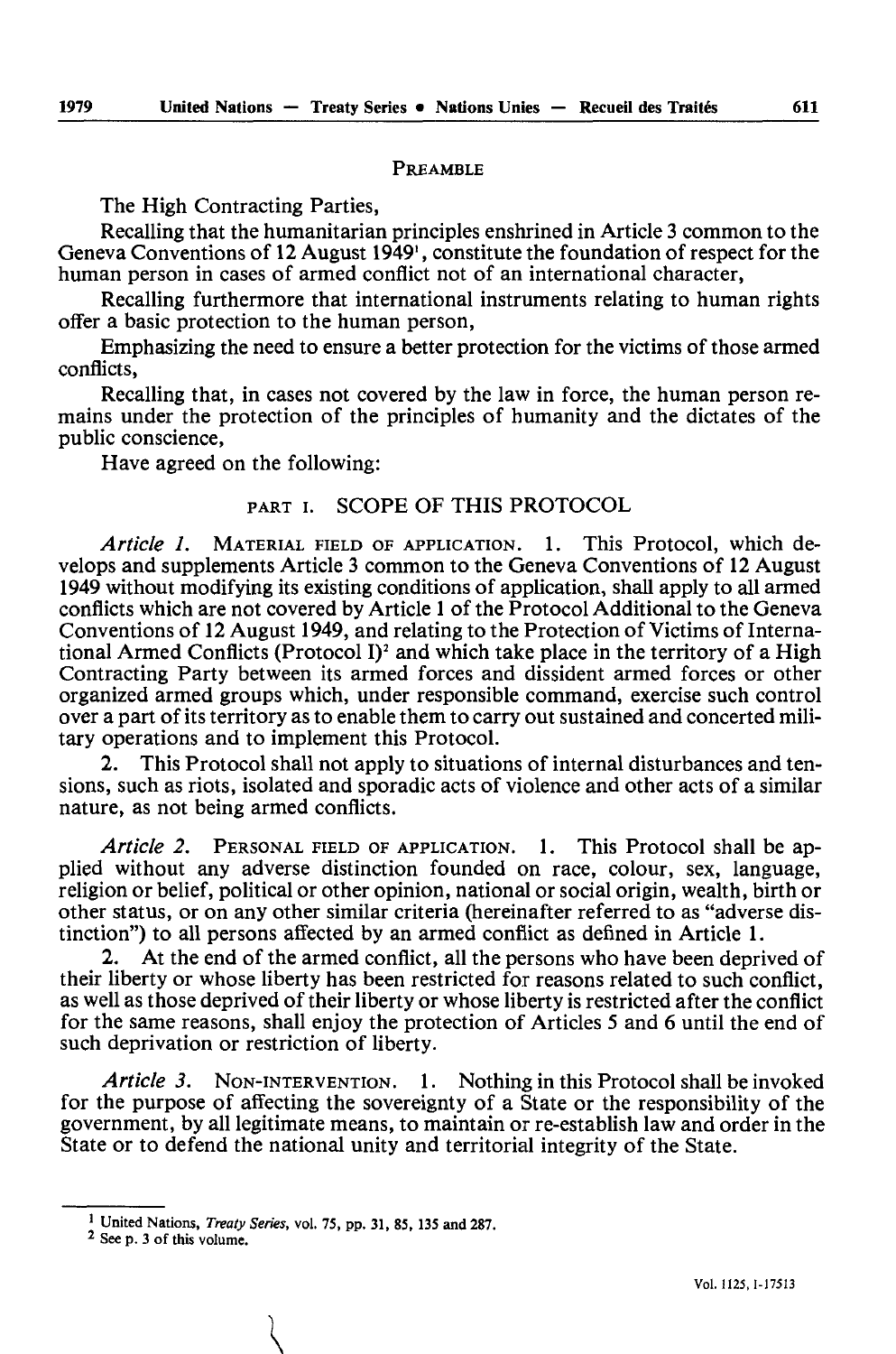2. Nothing in this Protocol shall be invoked as a justification for intervening, directly or indirectly, for any reason whatever, in the armed conflict or in the internal or external affairs of the High Contracting Party i

### PART **II.** HUMANE TREATMENT

Article 4. FUNDAMENTAL GUARANTEES. 1. All persons who do not take a direct part or who have ceased to take part in hostilities, whether or not their liberty has been restricted, are entitled to respect for their person, ho

2. Without prejudice to the generality of the foregoing, the following acts against the persons referred to in paragraph 1 are and shall remain prohibited at any time and in any place whatsoever:

*(a)*  Violence to the life, health and physical or mental well-being of persons, in par ticular murder as well as cruel treatment such as torture, mutilation or any form of corporal punishment;

٠.

- (b) Collective punishments:
- (c) Taking of hostages;
- *(d)* Acts of terrorism;
- *(e)* Outrages upon personal dignity, in particular humiliating and degrading treatment, rape, enforced prostitution and any form of indecent assault;
- ( $f$ ) Slavery and the slave trade in all their forms;
- *(g)*  Pillage;
- *(h)*  Threats to commit any of the foregoing acts.

3. Children shall be provided with the care and aid they require, and in partic ular:

- (a) They shall receive an education, including religious and moral education, in keeping with the wishes of their parents or, in the absence of parents, of those re sponsible for their care;
- *(b)* All appropriate steps shall be taken to facilitate the reunion of families temporarily separated;
- (c) Chidren who have not attained the age of fifteen years shall neither be recruited in the armed forces or groups nor allowed to take part in hostilities;
- (*d*) The special protection provided by this Article to children who have not attained the age of fifteen years shall remain applicable to them if they take a direct part in hostilities despite the provisions of sub-para
- (e) Measures shall be taken, if necessary, and whenever possible with the consent of their parents or persons who by law or custom are primarily responsible for their care, to remove children temporarily from the area in w persons responsible for their safety and well-being.

Article 5. PERSONS WHOSE LIBERTY HAS BEEN RESTRICTED. 1. In addition to the provisions of Article 4, the following provisions shall be respected as a minimum with regard to persons deprived of their liberty for reasons rel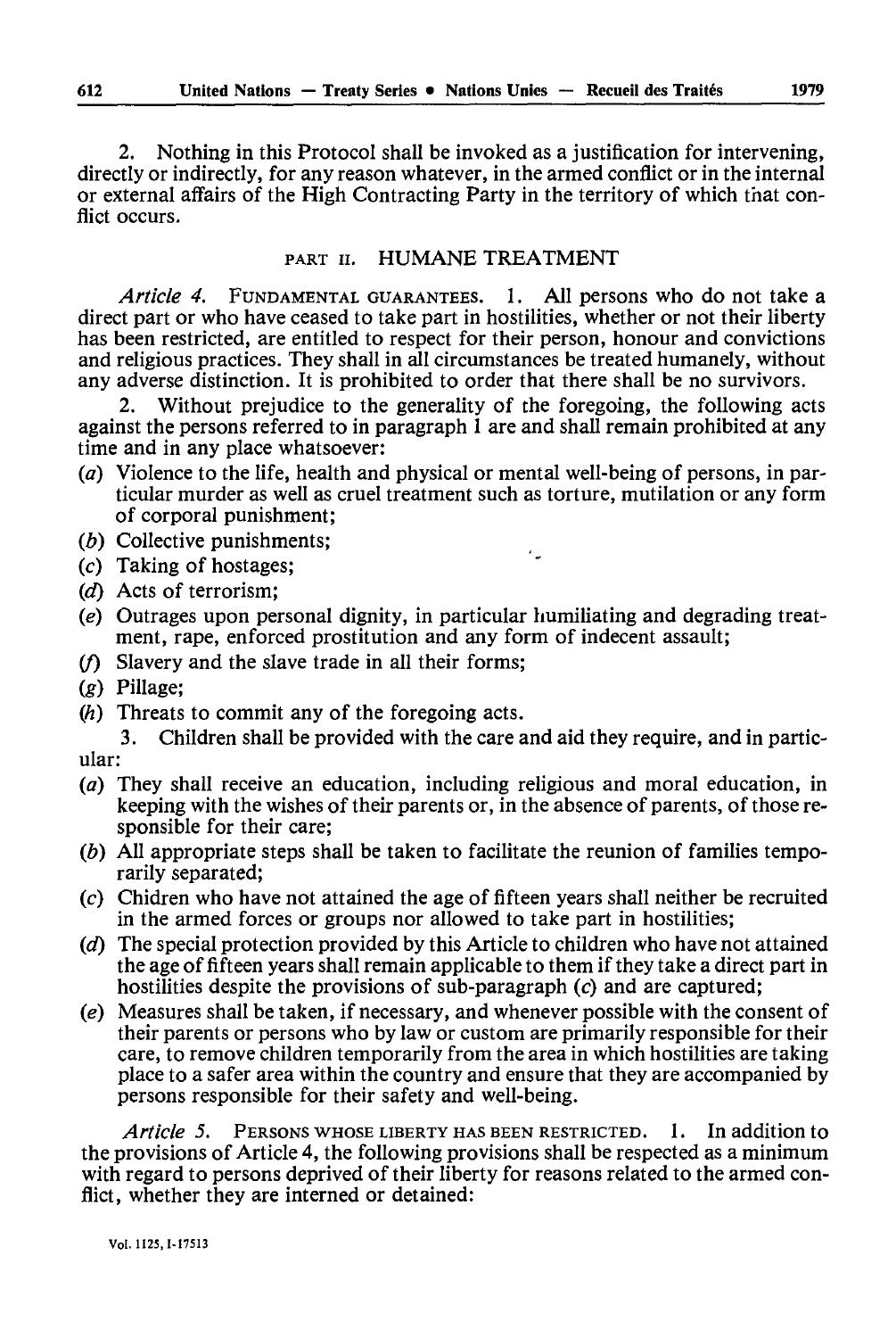- (a) The wounded and the sick shall be treated in accordance with Article 7;
- (b) The persons referred to in this paragraph shall, to the same extent as the local civilian population, be provided with food and drinking water and be afforded safeguards as regards health and hygiene and protection ag
- (c) They shall be allowed to receive individual or collective relief;
- *(d)* They shall be allowed to practise their religion and, if requested and appropriate, to receive spiritual assistance from persons, such as chaplains, performing reli gious functions;
- *(e)* They shall, if made to work, have the benefit of working conditions and safe-<br>guards similar to those enjoyed by the local civilian population.<br>2. Those who are responsible for the internment or detention of the pers

referred to in paragraph 1 shall also, within the limits of their capabilities, respect the following provisions relating to such persons:

- *(a)* Except when men and women of a family are accommodated together, women shall be held in quarters separated from those of men and shall be under the immediate supervision of women;
- (b) They shall be allowed to send and receive letters and cards, the number of which may be limited by competent authority if it deems necessary;
- (c) Places of internment and detention shall not be located close to the combat zone.<br>The persons referred to in paragraph 1 shall be evacuated when the places where<br>they are interned or detained become particularly expose
- *(d)* They shall have the benefit of medical examinations;
- (e) Their physical or mental health and integrity shall not be endangered by any unjustified act or omission. Accordingly, it is prohibited to subject the persons described in this Article to any medical procedure which is

3. Persons who are not covered by paragraph 1 but whose liberty has been re-<br>stricted in any way whatsoever for reasons related to the armed conflict shall be<br>treated humanely in accordance with Article 4 and with paragra and 2 *(b)* of this Article.

4. If it is decided to release persons deprived of their liberty, necessary measures to ensure their safety shall be taken by those so deciding.

*Article 6.* PENAL PROSECUTIONS. 1. This Article applies to the prosecution and punishment of criminal offences related to the armed conflict.

2. No sentence shall be passed and no penalty shall be executed on a person found guilty of an offence except pursuant to a conviction pronounced by a court offering the essential guarantees of independence and impartialit

- ( $a$ ) The procedure shall provide for an accused to be informed without delay of the particulars of the offence alleged against him and shall afford the accused before and during his trial all necessary rights and means o
- *(b)* No one shall be convicted of an offence except on the basis of individual penal responsibility;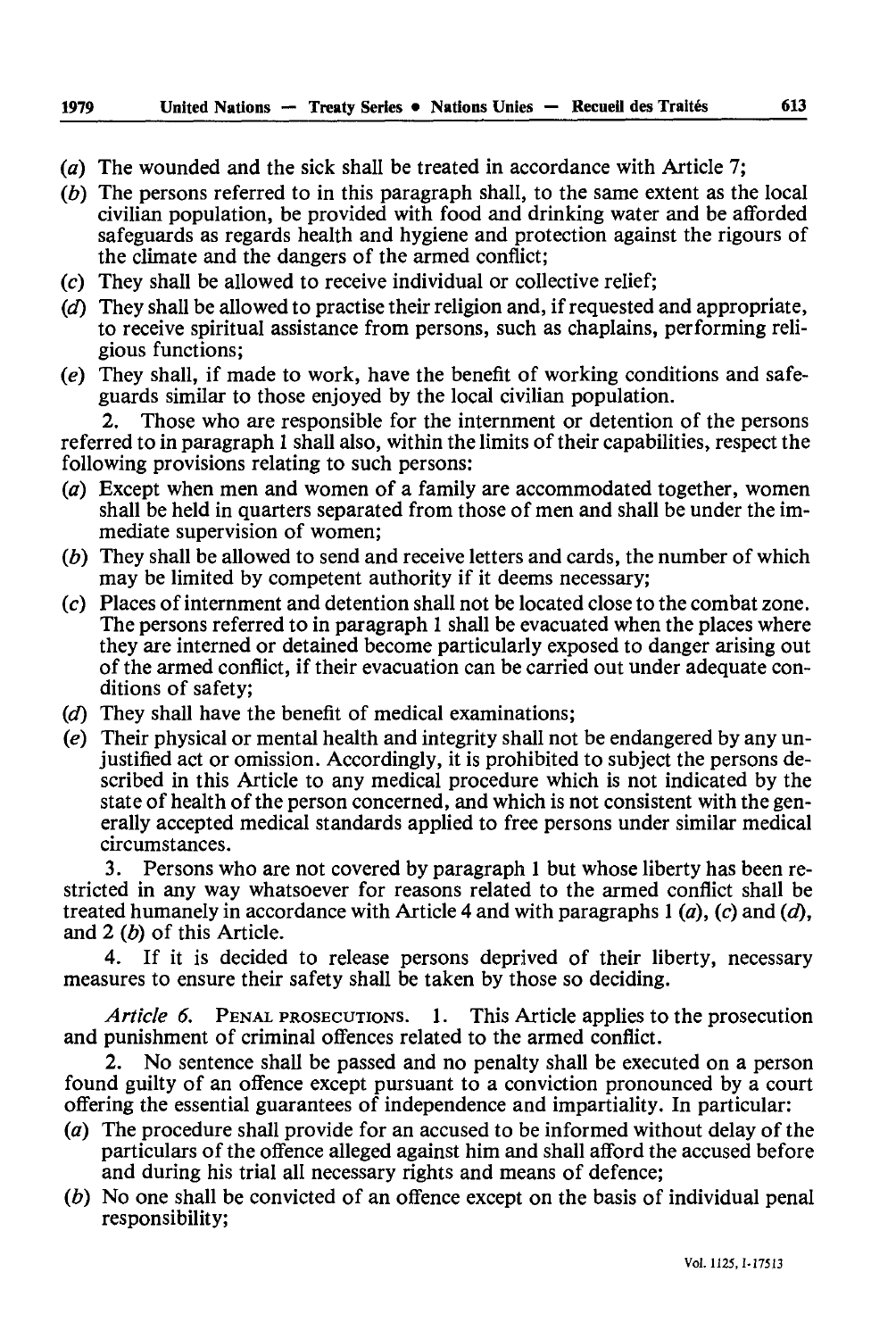- *(c)*  No one shall be held guilty of any criminal offence on account of any act or omis sion which did not constitute a criminal offence, under the law, at the time when it was committed; nor shall a heavier penalty be imposed than that which was applicable at the time when the criminal offence was [committed]<sup>1</sup> if, after the commission of the offence, provision is made by law for the imposition of a lighter penalty, the offender shall benefit thereby;
- *(d)* Anyone charged with an offence is presumed innocent until proved guilty accord ing to law;
- *(e)* Anyone charged with an offence shall have the right to be tried in his presence;
- $(f)$  No one shall be compelled to testify against himself or to confess guilt.

3. A convicted person shall be advised on conviction of his judicial and other remedies and of the time-limits within which they may be exercised.

4. The death penalty shall not be pronounced on persons who were under the age of eighteen years at the time of the offence and shall not be carried out on preg nant women or mothers of young chidren.

5. At the end of hostilities, the authorities in power shall endeavour to grant the broadest possible amnesty to persons who have participated in the armed con flict, or those deprived of their liberty for reasons related to the armed conflict, whether they are interned or detained.

## PART III. WOUNDED, SICK AND SHIPWRECKED

*Article 7.* PROTECTION AND CARE. 1. All the wounded, sick and ship wrecked, whether or not they have taken part in the armed conflict, shall be respected and protected.

2. In all circumstances they shall be treated humanely and shall receive, to the fullest extent practicable and with the least possible delay, the medical care and atten tion required by their condition. There shall be no distinction among them founded on any grounds other than medical ones.

*Article 8.* SEARCH. Whenever circumstances permit, and particularly after an engagement, all possible measures shall be taken, without delay, to search for and collect the wounded, sick and shipwrecked, to protect them against pillage and illtreatment, to ensure their adequate care, and to search for the dead, prevent their be ing despoiled, and decently dispose of them.

*Article 9.* PROTECTION OF MEDICAL AND RELIGIOUS PERSONNEL. 1. Medical and religious personnel shall be respected and protected and shall be granted all available help for the performance of their duties. They shall not be compelled to carry out tasks which are not compatible with their humanitarian mission.

2. In the performance of their duties medical personnel may not be required to give priority to any person except on medical grounds.

*Article 10.* GENERAL PROTECTION OF MEDICAL DUTIES 1. Under no circum stances shall any person be punished for having carried out medical activities com patible with medical ethics, regardless of the person benefiting therefrom.

 $^1\,$  The corrections between brackets were communicated to the States Parties to the Geneva Conventions of 12 August 1949 by the Government of Switzerland on 12 June 1978 and effected by a procès-verbal of rectification dated 6 November 1978. (Information supplied by the Government of Switzerland.)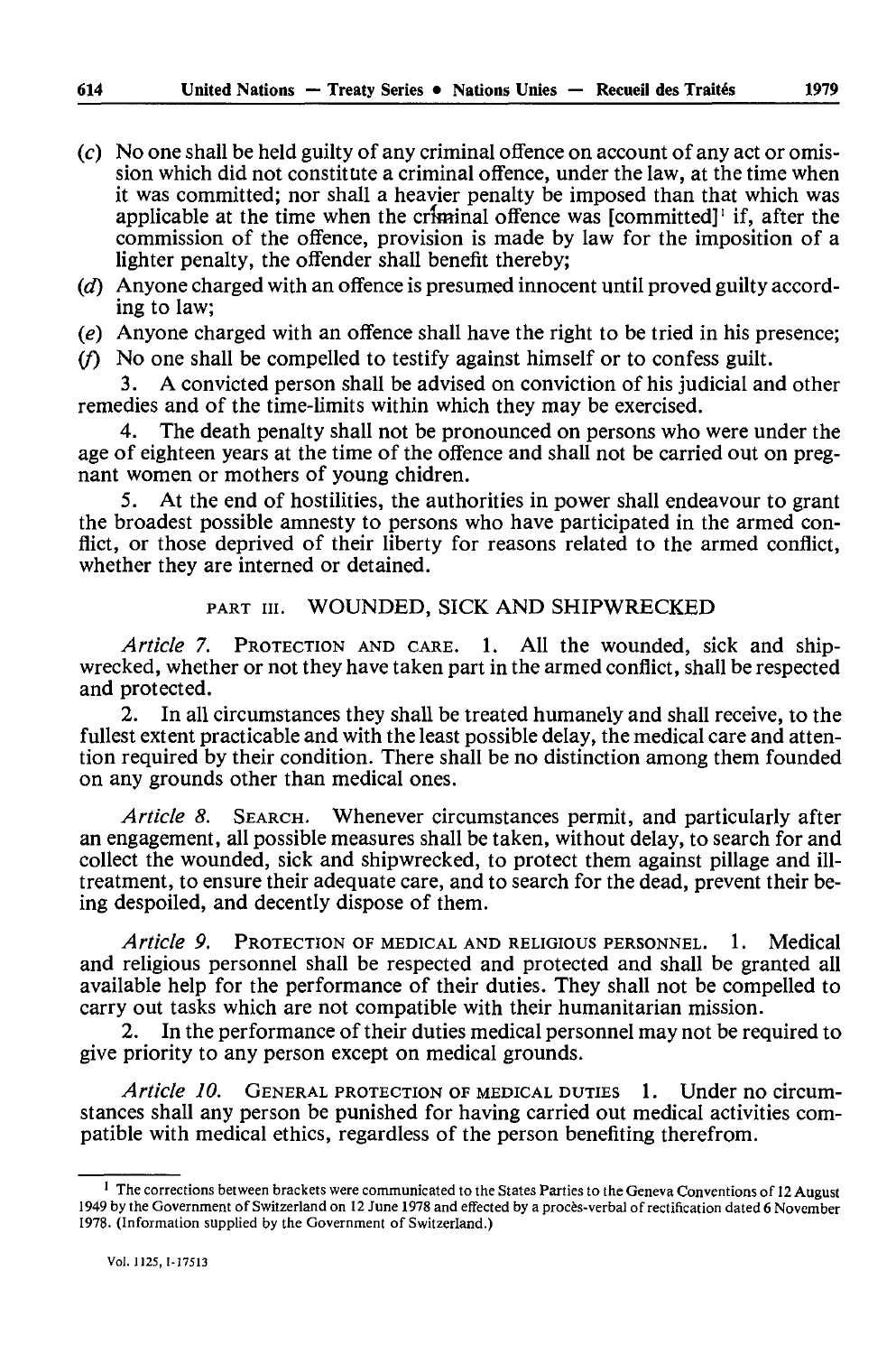2. Persons engaged in medical activities shall neither be compelled to perform acts or to carry out work contrary to, nor be compelled to refrain from acts required by, the rules of medical ethics or other rules designed for the benefit of the wounded and sick, or this Protocol.

3. The professional obligations of persons engaged in medical activities regarding information which they may acquire concerning the wounded and sick under their care shall, subject to national law, be respected.

4. Subject to national law, no person engaged in medical activities may be penalized in any way for refusing or failing to give information concerning the wounded and sick who are, or who have been, under his care.

*Article 11.* PROTECTION OF MEDICAL UNITS AND TRANSPORTS. 1. Medical units and transports shall be respected and protected at all times and shall not be the object of attack.

2. The protection to which medical units and transports are entitled shall not cease unless they are used to commit hostile acts, outside their humanitarian func tion. Protection may, however, cease only after a warning has been given setting, whenever appropriate, a reasonable time-limit, and after such warning has remained unheeded.

*Article 12.* THE DISTINCTIVE EMBLEM. Under the direction of the competent authority concerned, the distinctive emblem of the red cross, red crescent or red lion and sun on a white ground shall be displayed by medical and religious personnel and medical units, and on medical transports. It shall be respected in all circumstances. It shall not be used improperly.

### PART iv. CIVILIAN POPULATION

*Article 13.* PROTECTION OF THE CIVILIAN POPULATION. 1. The civilian popu lation and individual civilians shall enjoy general protection against the dangers aris ing from military operations. To give effect to this protection, the following rules shall be observed in all circumstances.

2. The civilian population as such, as well as individual civilians, shall not be the object of attack. Acts or threats of violence the primary purpose of which is to spread terror among the civilian population are prohibited.

3. Civilians shall enjoy the protection afforded by this Part, unless and for such time as they take a direct part in hostilities.

*Article 14.* PROTECTION OF OBJECTS INDISPENSABLE TO THE SURVIVAL OF THE CIVILIAN POPULATION. Starvation of civilians as a method of combat is prohibited. It is therefore prohibited to attack, destroy, remove or render useless, for that pur pose, objects indispensable to the survival of the civilian population, such as food stuffs, agricultural areas for the production of foodstuffs, crops, livestock, drinking water installations and supplies and irrigation works.

*Article 15.* PROTECTION OF WORKS AND INSTALLATIONS CONTAINING DANGER OUS FORCES. Works or installations containing dangerous forces, namely dams, dykes and nuclear electrical generating stations, shall not be made the object of attack, even where these objects are military objectives, if such attack may cause the release of dangerous forces and consequent severe losses among the civilian population.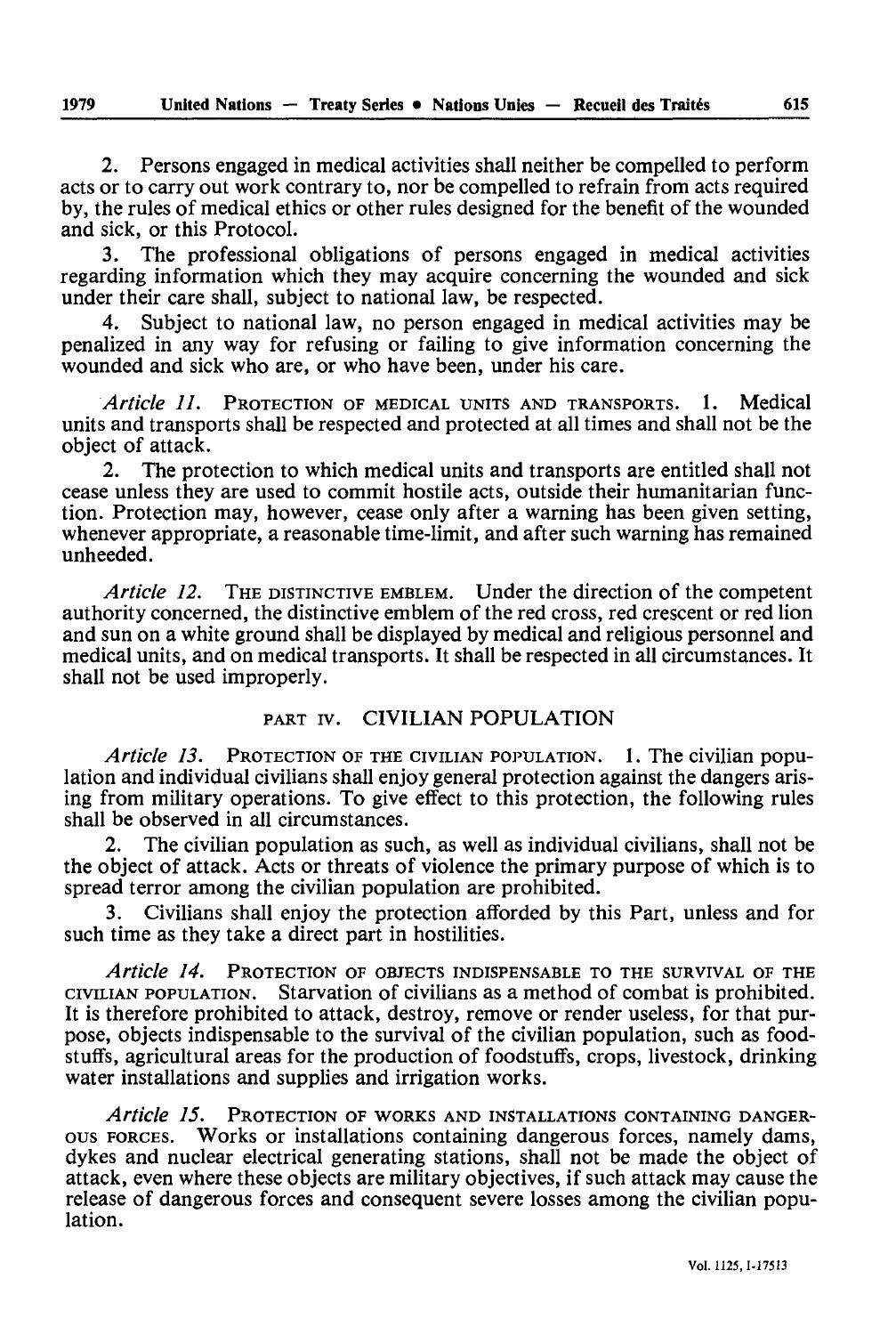*Article 16.* PROTECTION OF CULTURAL OBJECTS AND OF PLACES OF WORSHIP. Without prejudice to the provisions of the Hague Convention for the Protec-Without prejudice to the provisions of the Hague Convention for the Protection of Cultural Property in the Event of Armed Conflict of 14 May 1954,' it is pro hibited to commit any acts of hostility directed against historic monuments, works of art or places of worship which constitute the cultural or spiritual heritage of peoples, and to use them in support of the military effort.

*Article 17.* PROHIBITION OF FORCED MOVEMENT OF CIVILIANS. 1. The dis placement of the civilian population shall not be ordered for reasons related to the conflict unless the security of the civilians involved or imperative military reasons so demand. Should such displacements have to be carried out, all possible measures shall be taken in order that the civilian population may be received under satisfactory conditions of shelter, hygiene, health, safety and nutrition.

2. Civilians shall not be compelled to leave their own territory for reasons con nected with the conflict.

*Article 18.* RELIEF SOCIETIES AND RELIEF ACTIONS. 1. Relief societies located in the territory of the High Contracting Party, such as Red Cross (Red Cres cent, Red Lion and Sun) organizations, may offer their services for the performance of their traditional functions in relation to the victims of the armed conflict. The civilian population may, even on its own initiative, offer to collect and care for the wounded, sick and shipwrecked.

2. If the civilian population is suffering undue hardship owing to a lack of the supplies essential for its survival, such as foodstuffs and medical supplies, relief actions for the civilian population which are of an exclusively humanitarian and im partial nature and which are conducted without any adverse distinction shall be undertaken subject to the consent of the High Contracting Party concerned.

#### PART v. FINAL PROVISIONS

*Article 19.* DISSEMINATION. This Protocol shall be disseminated as widely as possible.

*Article 20.* SIGNATURE. This Protocol shall be open for signature by the Parties to the Conventions six months after the signing of the Final Act and will re main open for a period of twelve months.

*Article 21.* RATIFICATION. This Protocol shall be ratified as soon as possible. The instruments of ratification shall be deposited with the Swiss Federal Council, depositary of the Conventions.

*Article 22.* ACCESSION. This Protocol shall be open for accession by any Party to the Conventions which has not signed it. The instruments of accession shall be deposited with the depositary.

*Article 23.* ENTRY INTO FORCE. 1. This Protocol shall enter into force six months after two instruments of ratification or accession have been deposited.

2. For each Party to the Conventions thereafter ratifying or acceding to this Protocol, it shall enter into force six months after the deposit by such Party of its instrument of ratification or accession.

<sup>1</sup> United Nations, *Treaty Series,* vol. 249, p. 215.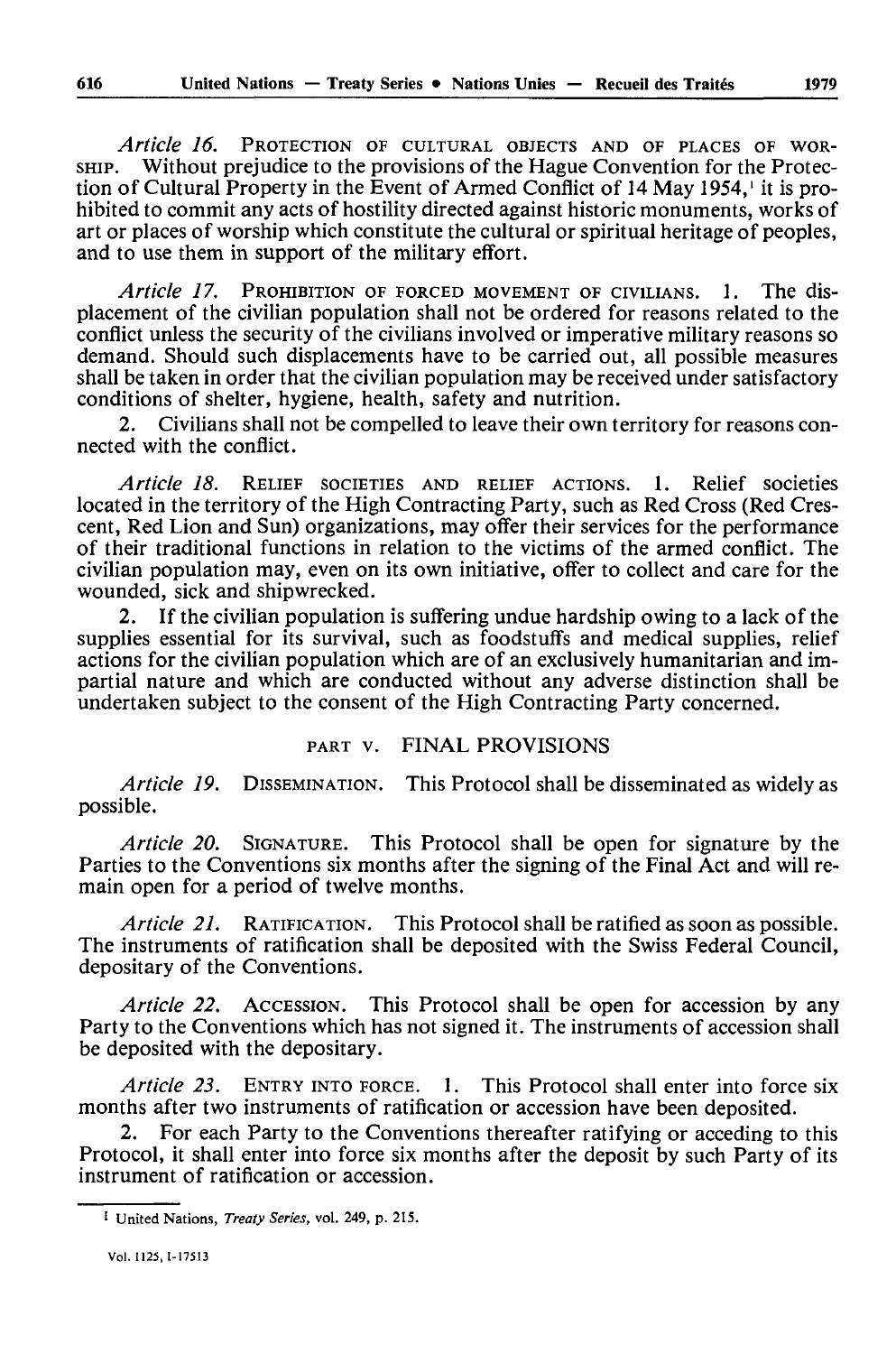*Article 24.* AMENDMENT. 1. Any High Contracting Party may propose amendments to this Protocol. The text of any proposed amendment shall be com municated to the depositary which shall decide, after consultation with all the High Contracting Parties and the International Committee of the Red Cross, whether a conference should be convened to consider the proposed amendment.

2. The depositary shall invite to that conference all the High Contracting Parties as well as the Parties to the Conventions, whether or not they are signatories of this Protocol.

*Article 25.* DENUNCIATION. 1. In case a High Contracting Party should de nounce this Protocol, the denunciation shall only take effect six months after receipt of the instrument of denunciation. If, however, on the expiry of six months, the de nouncing Party is engaged in the situation referred to in Article 1, the denunciation shall not take effect before the end of the armed conflict. Persons who have been deprived of liberty, or whose liberty has been restricted, for reasons related to the conflict shall nevertheless continue to benefit from the provisions of this Protocol un til their final release.

2. The denunciation shall be notified in writing to the depositary, which shall transmit it to all the High Contracting Parties.

*Article 26.* NOTIFICATIONS. The depositary shall inform the High Contract ing Parties as well as the Parties to the Conventions, whether or not they are signa tories of this Protocol, of:

- *(a)*  Signatures affixed to this Protocol and the deposit of instruments of ratification and accession under Articles 21 and 22;
- (b) The date of entry into force of this Protocol under Article 23; and
- (c) Communications and declarations received under Article 24.

*Article 27.* REGISTRATION. 1. After its entry into force, this Protocol shall be transmitted by the depositary to the Secretariat of the United Nations for registra tion and publication, in accordance with Article 102 of the Charter of the United Nations.

2. The depositary shall also inform the Secretariat of the United Nations of all ratifications and accessions received by it with respect to this Protocol.

*Article 28.* AUTHENTIC TEXTS. The original of this Protocol, of which the Arabic, Chinese, English, French, Russian and Spanish texts are equally authentic, shall be deposited with the depositary, which shall transmit certified true copies thereof to all the Parties to the Conventions.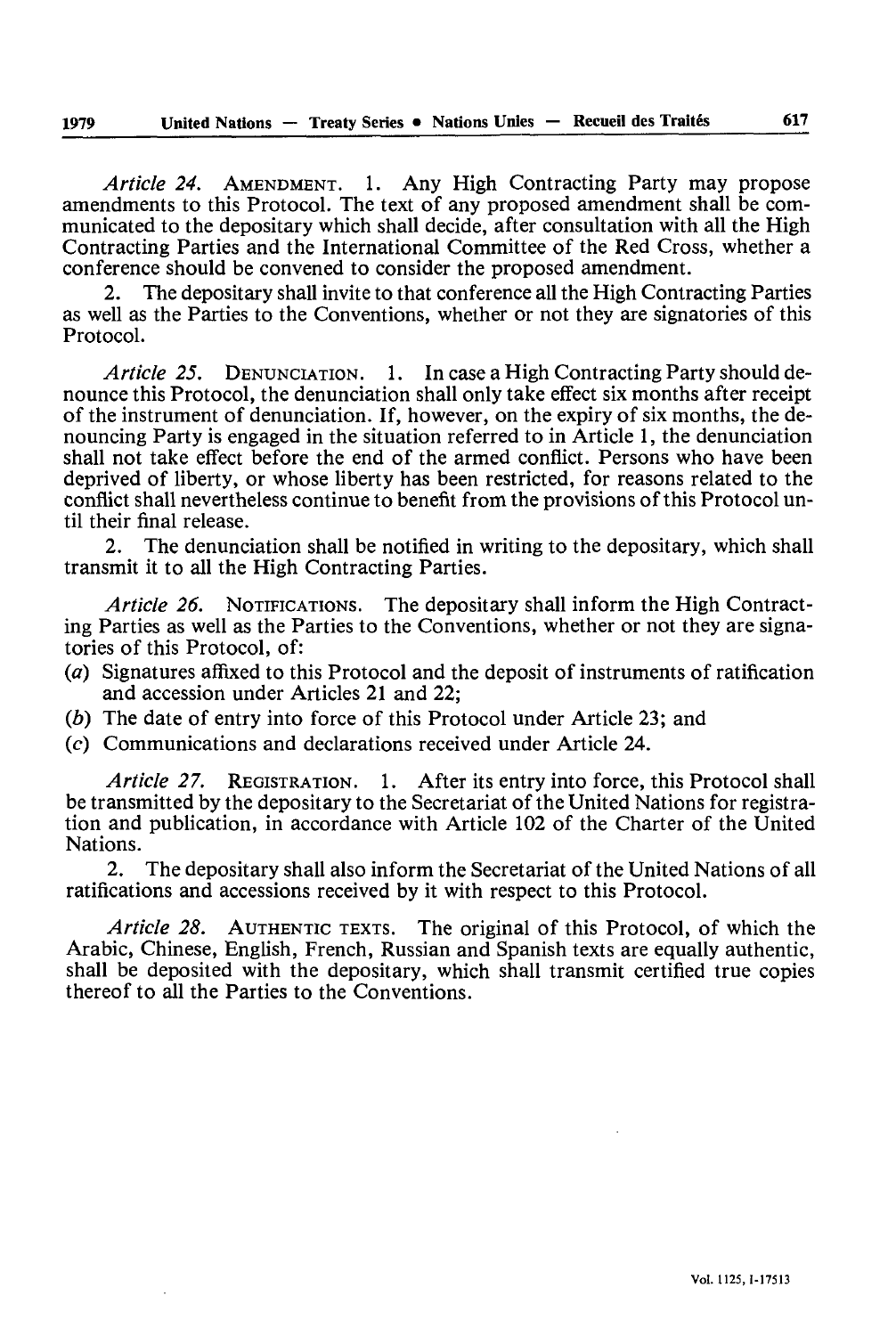# ADDITIONAL PROTOCOL II اللحق (البروتوكول) الاضافي الثاني 第二附加议定书 PROTOCOLO ADICIONAL II PROTOCOLE ADDITIONNEL II ЛОПОЛНИТЕЛЬНЫЙ ПРОТОКОЛ II

For the Republic of Afghanistan عسن جمهوريسسسة أفغانسىسسىسمىسسىتان 阿富汗共和国代表 Por la República del Afganistán Pour la République d'Afghanistan От имени Республики Афганистан

For the Republic of South Africa عسن جمهوريسسة أنريقيسما الجنوبيسمسمسمة 南非共和国代表 Por la República de Sudáfrica Pour la République sud-africaine От имени Южно-Африканской Республики

For the People's Socialist Republic of Albania عسسن جمهوريسسة البانيسسا الاشتسستراكية الشمسمستسمعيية 阿尔巴尼亚社会主义人民共和国代表 Por la República Socialista Popular de Albania Pour la République socialiste populaire d'Albanie От имени Народной Республики Албании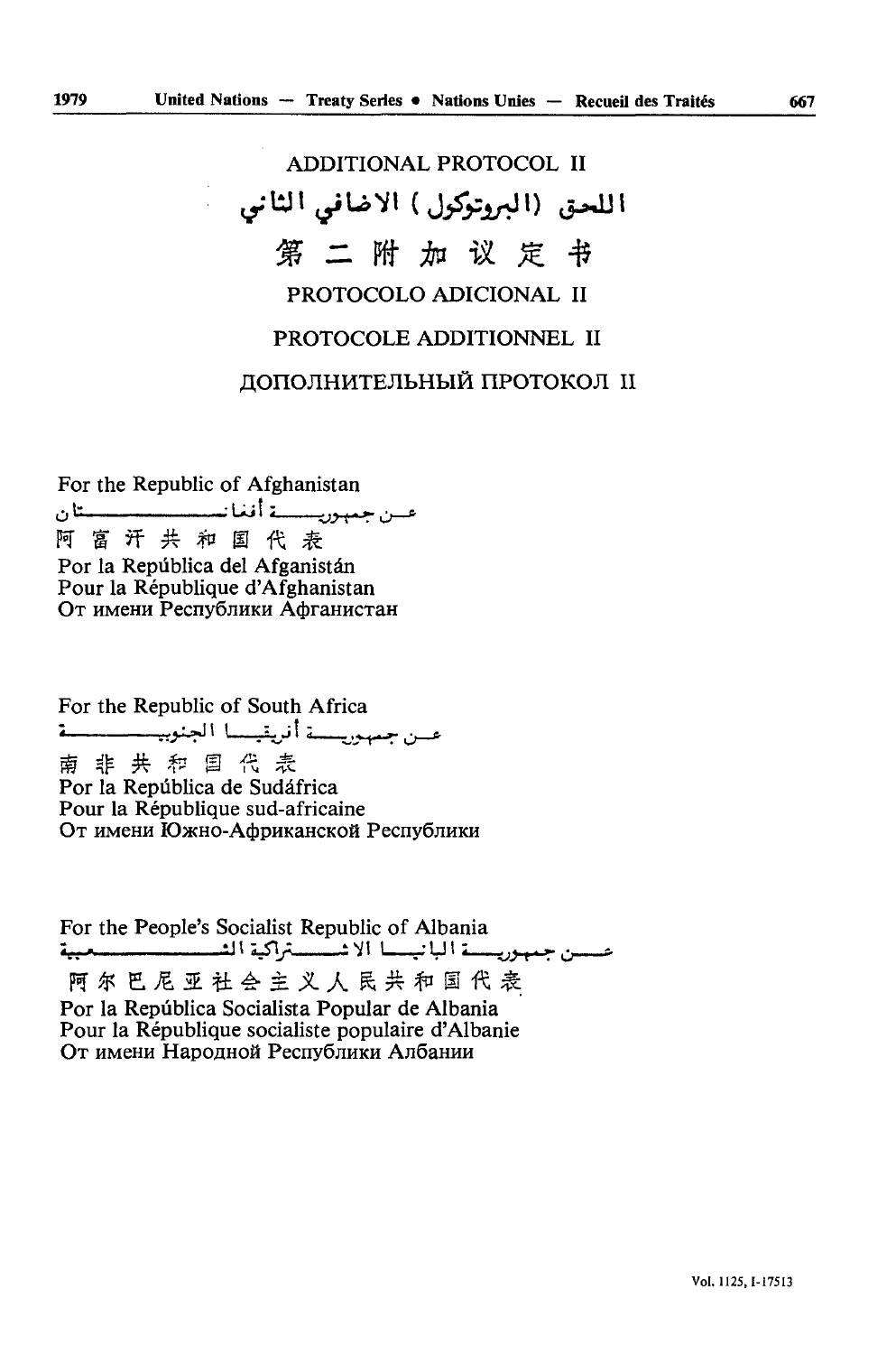For the People's Democratic Republic of Algeria عسسن جمهوريسسة ألجزائمسر الشمسسعبية الديموتراطيسمسمسمسمة 阿尔及利亚民主人民共和国代表 Por la República Argelina Democrática y Popular Pour la République algérienne démocratique et populaire От имени Алжирской Народной Демократической Республики

For the Federal Republic of Germany عسن جيهوريسية العانيسسيا الاتحاد بمستسسسية 德意志联邦共和国代表 Por la República Federal de Alemania Pour la République fédérale d'Allemagne От имени Федеративной Республики Германия

> [ULRICH LEBSANFT]<sup>1</sup> 23-12-1977

For the Kingdom of Saudi Arabia عبن الملكسة العربيسية المستستعودية 沙特河拉伯王闰代表 Por el Reino de Arabia Saudita Pour le Rovaume d'Arabie Saoudite От имени Королевства Саудовской Аравии

For the Argentine Republic 

阿根廷共和国代表 Por la República Argentina Pour la République argentine От имени Аргентинской Республики

<sup>&</sup>lt;sup>1</sup> Names of signatories appearing between brackets were not legible and have been supplied by the Government of Switzerland - Les noms des signataires donnés entre crochets étaient illisibles et ont été fournis par le Gouvernement suisse.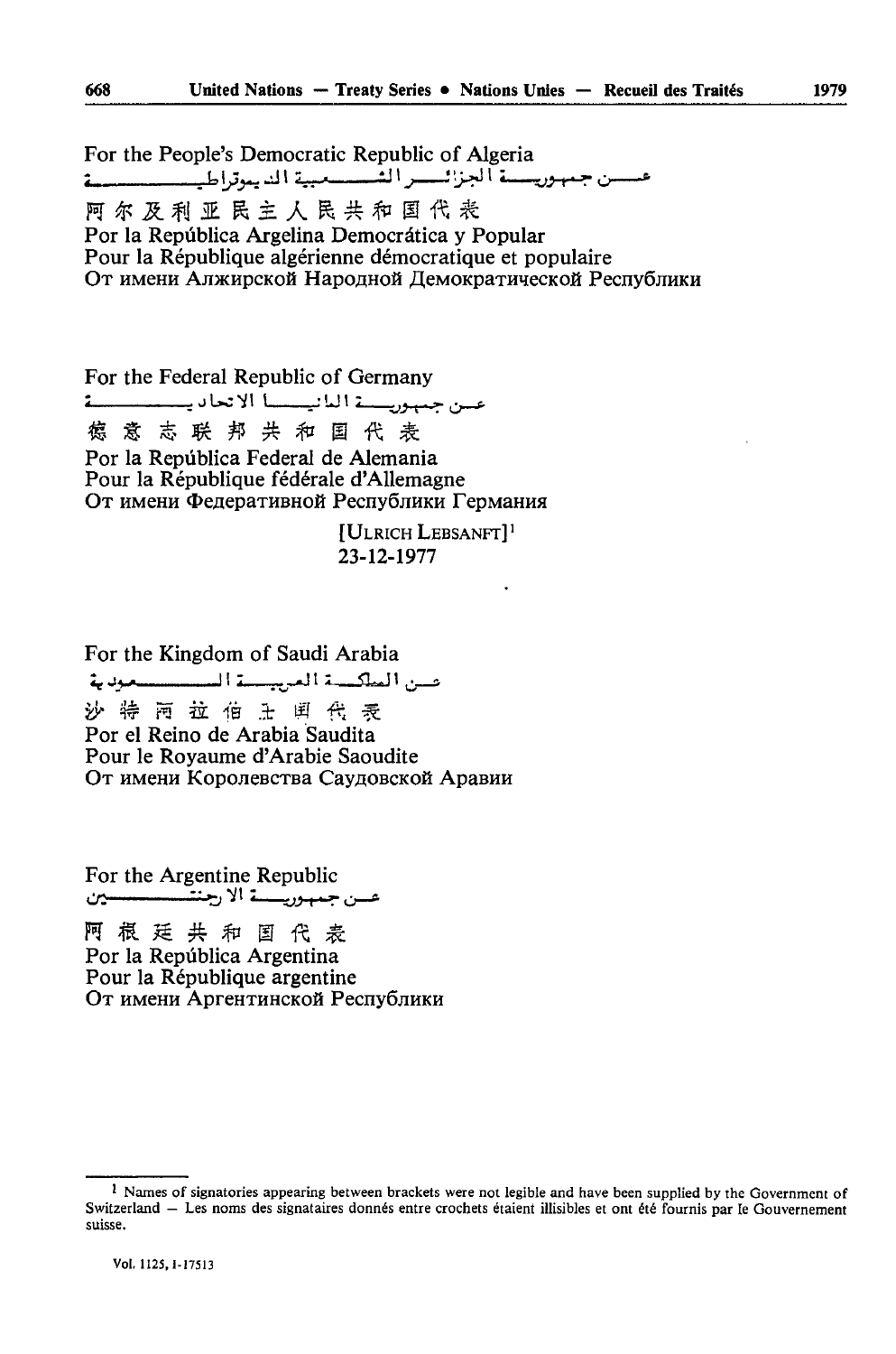For the Commonwealth of Australia عسن عضمو كوممون ويلمث اوسمسمممسمستراليا 澳大利亚联邦代表 Por el Commonwealth de Australia Pour le Commonwealth d'Australie От имени Австралийского Союза

> [MICHAEL GEORGE HARRISON SMITH] Seventh of December 1978<sup>1</sup>

For the Republic of Austria عسن جمهوريسسمة النمسسسس 奥地利共和国代表 Por la República de Austria Pour la République d'Autriche От имени Австрийской Республики

[HANS THALBERG]

For the Commonwealth of the Bahamas عسن عضيو الكوسين ويلسث الباها مستستستسساس 巴哈马联邦代表 Por el Commonwealth de las Bahamas Pour le Commonwealth des Bahamas От имени Содружества Багамских Островов

For the State of Bahrain عمن دولسمة البحريسمسمسمس 巴林国代表 Por el Estado de Bahrein Pour l'Etat de Bahreïn От имени Государства Бахрейн

<sup>1979</sup> 

<sup>&</sup>lt;sup>1</sup> 7 décembre 1978.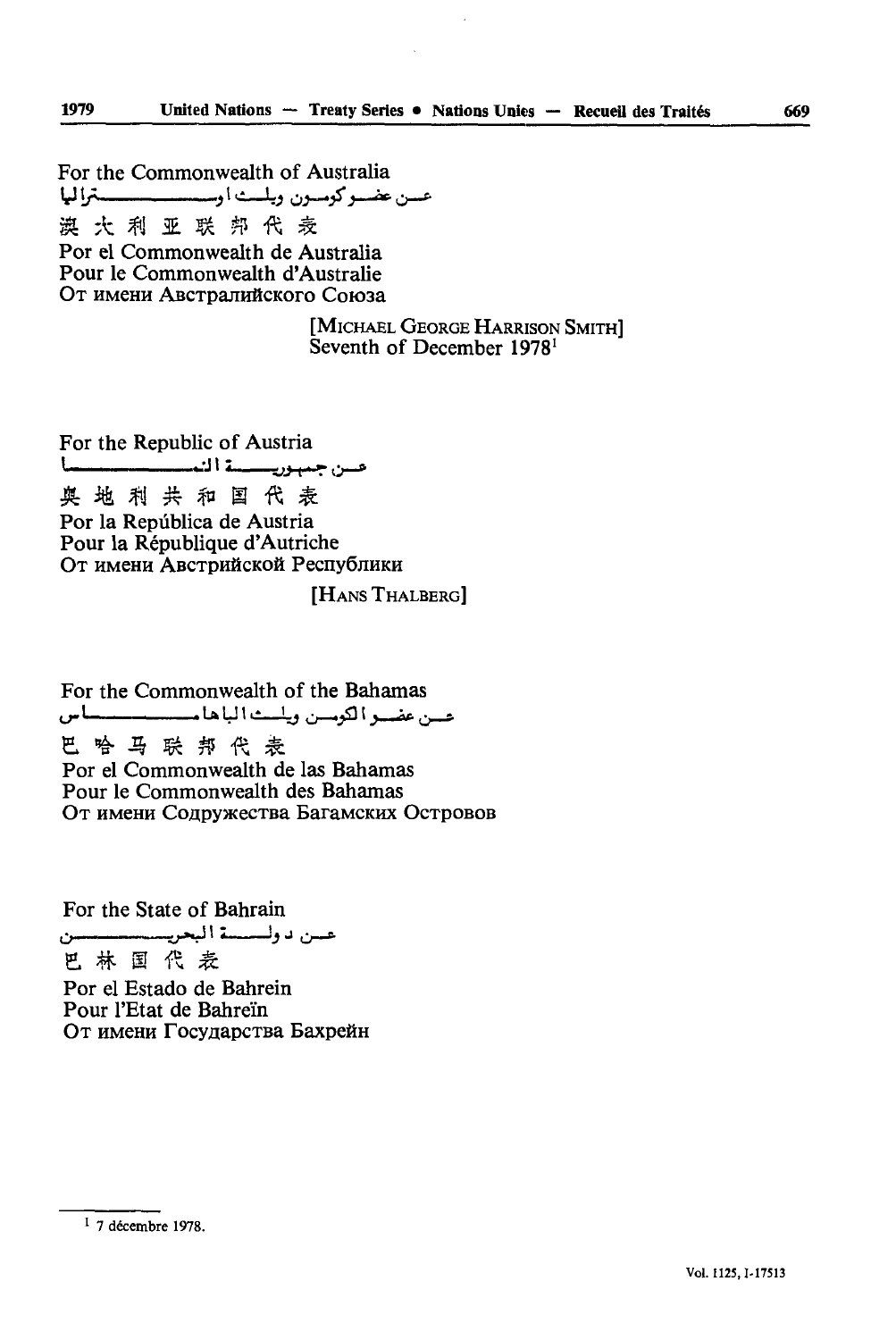For the People's Republic of Bangladesh عسن حميورسسة بتغلاد بسسسش الشيسسسسسمبيسة

孟加拉人民共和国代表 Por la República Popular de Bangladesh Pour la République populaire du Bangladesh От имени Народной Республики Бангладеш

For Barbados - عــــن بربــــــــا د وس

巴巴多斯代表 Por Barbados Pour la Barbade От имени Барбадоса

For the Kingdom of Belgium عسن مملكسية بلجيك مستسمست

比利时王国代表 Por el Reino de Bélgica Pour le Royaume de Belgique От имени Королевства Бельгии

> [G. PUTTEVILS] Sous réserve de ratification<sup>1</sup>

For the People's Republic of Benin عسن جمهوريسمة بنسمين الشمسمسمسمعية

贝宁人民共和国代表 Por la República Popular de Benin Pour la République populaire du Bénin От имени Народной Республики Бенин

<sup>&</sup>lt;sup>1</sup> Subject to ratification.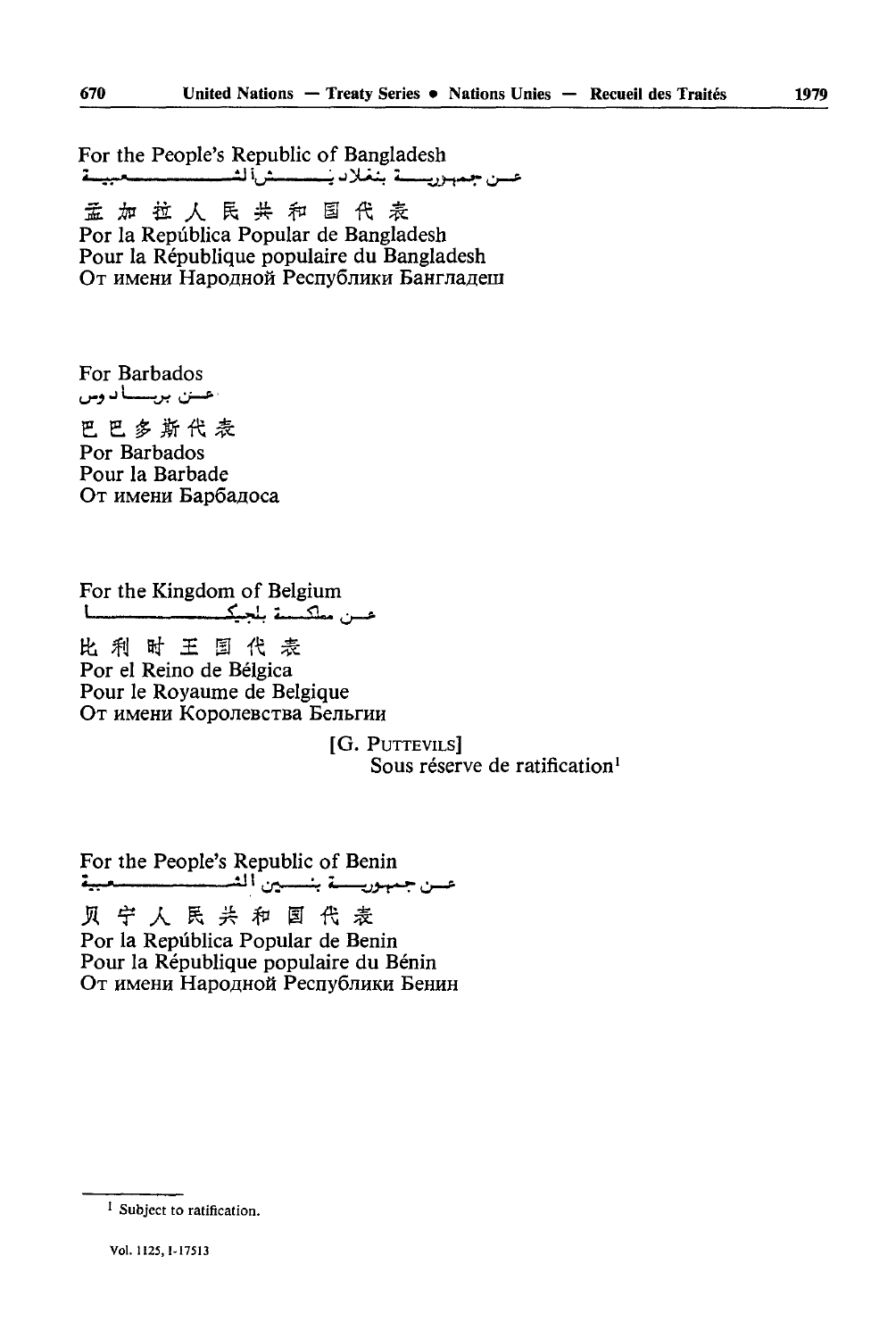For the Republic of Bolivia عسن جمهوريسسة بوليفيسمستسسسس 玻利维亚共和国代表 Por la República de Bolivia Pour la République de Bolivie От имени Республики Боливия

For the Republic of Botswana عسن جمهلوريسمسة بوتسممسمسمسموانا 博茨瓦纳共和国代表 Por la República de Botswana Pour la République du Botswana От имени Республики Ботсвана

For the Federative Republic of Brazil عسن جمهوريسمة البرازيسمل الاتحاد يستستسمسمة 巴西联邦共和国代表 Por la República Federativa del Brasil Pour la République fédérative du Brésil От имени Федеративной Республики Бразилии

For the People's Republic of Bulgaria عسن جمهوريسسة بلغاريسما الشمسمسمسمسمعبية 保加利亚人民共和国代表 Por la República Popular de Bulgaria Pour la République populaire de Bulgarie От имени Народной Республики Болгарии

> [CHRISTO DARENKOV] 11-XII-1978

For the Republic of Burundi عين جمهوريسسة بورونسيستستسبندي 布隆迪共和国代表 Por la República de Burundi Pour la République du Burundi От имени Республики Бурунди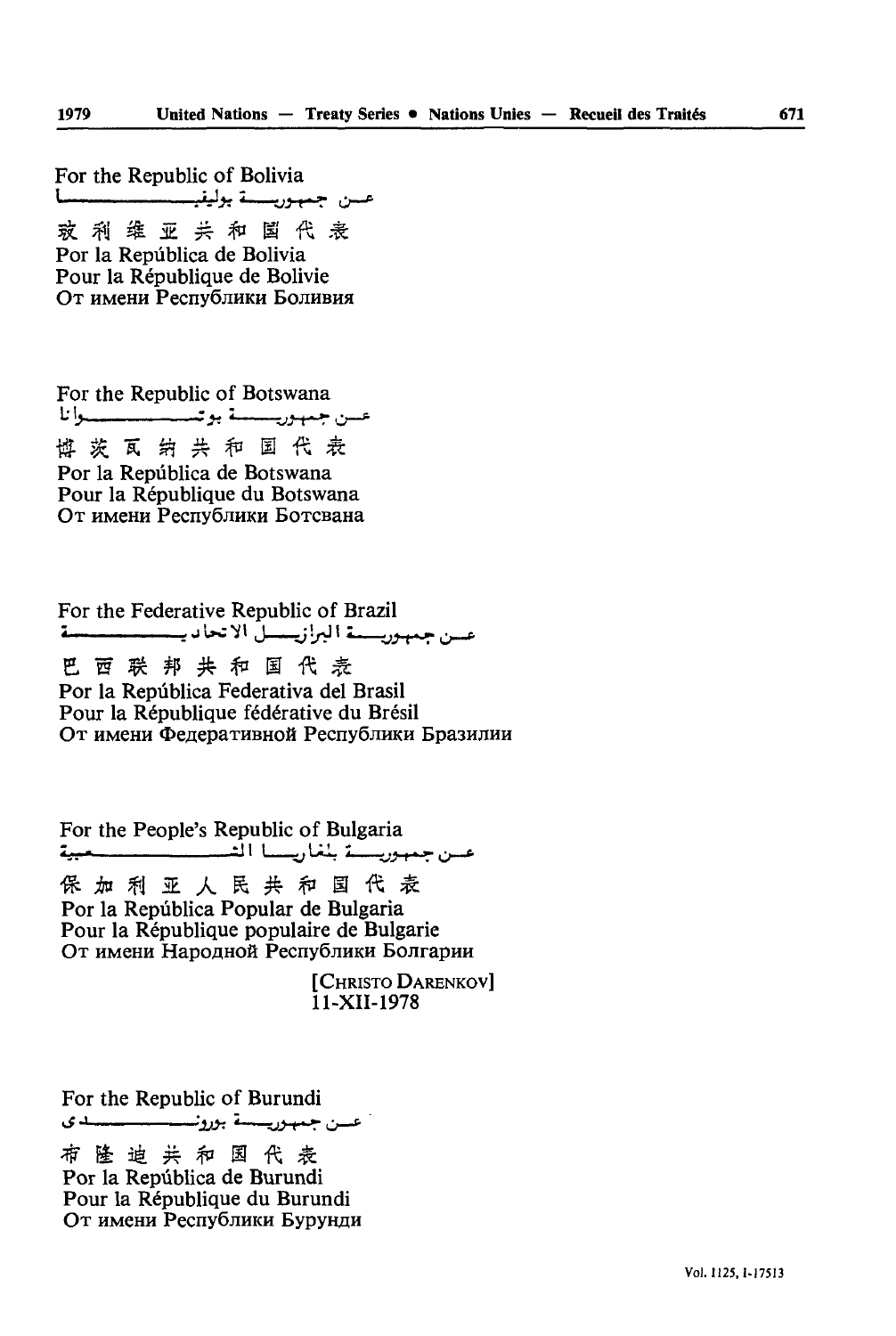For Canada عىن كىسىدا

加拿大代表 Por el Canadá Pour le Canada От имени Канады

#### [PIERRE DUMAS]

For the Republic of Chile عسن جمهوريسسة شمسسسسمسميلي 智利共和国代表 Por la República de Chile Pour la République du Chili От имени Республики Чили

#### [JUAN HUTT GUNTER]

For the People's Republic of China عسن جمهوريسسة المسسين الشمستسمسميية

中华人民共和国代表 Por la República Popular de China Pour la République populaire de Chine От имени Китайской Народной Республики

For the Republic of Cyprus عسن جمهوريسمة قسمسمسمسموص 器漕路斯共和国代表 Por la República de Chipre Pour la République de Chypre От имени Республики Кипр

For the Republic of Colombia عسن جمهوريسسة كولومبيسسسسسسسسسا

哥伦比亚共和国代表 Por la República de Colombia Pour la République de Colombie От имени Республики Колумбия

Vol. 1125, I-17513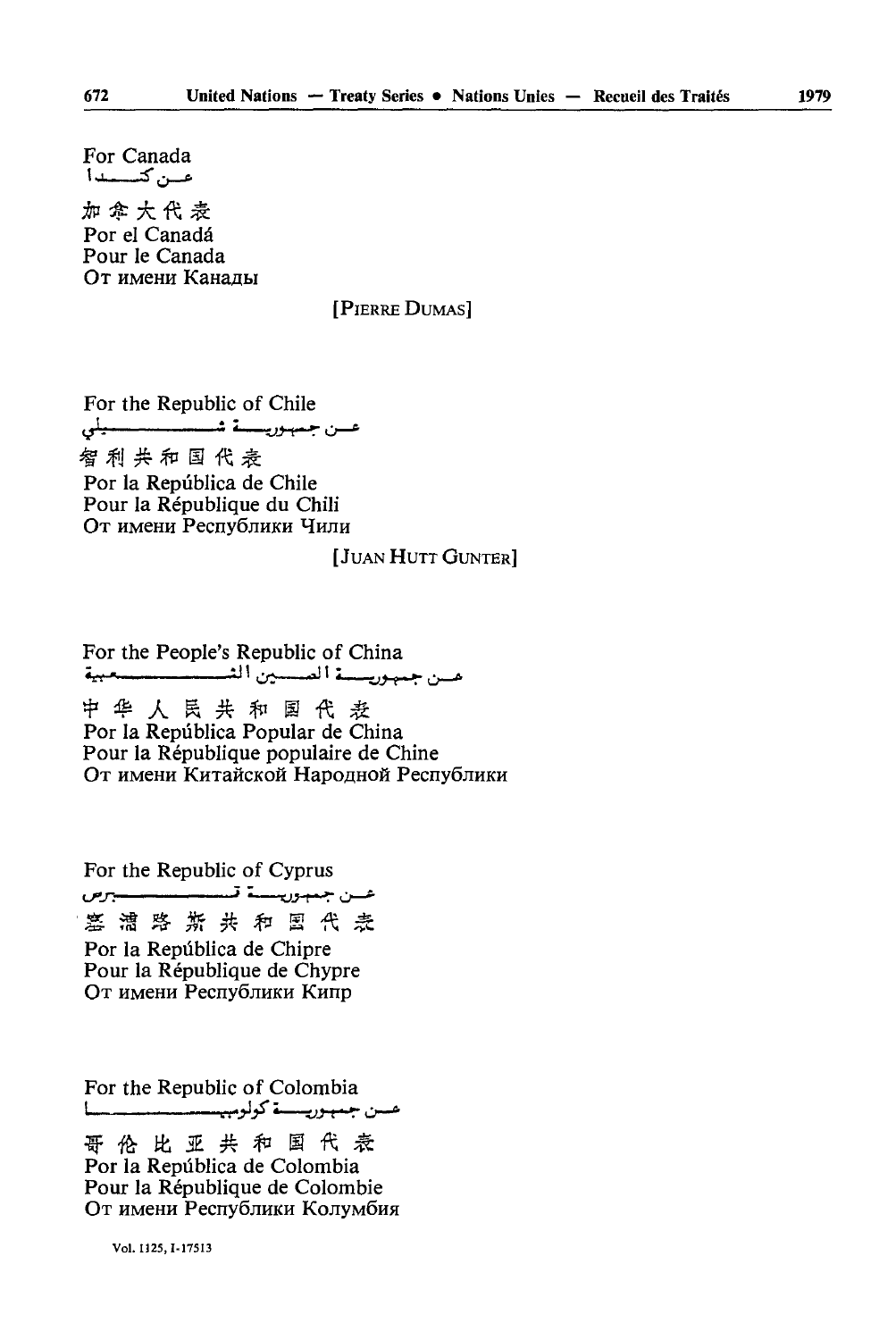For the People's Republic of the Congo عسن جمهوريسية الكونغسسسو الشيسي للمسة

刚果人民共和国代表 Por la República Popular del Congo Pour la République populaire du Congo От имени Народной Республики Конго

1979

For the Republic of Costa Rica عسن جمهوريسمة كوسسمستنا ويكمسمستسلما 哥斯达黎加共和国代表 Por la República de Costa Rica Pour la République du Costa Rica От имени Республики Коста-Рика

For the Republic of the Ivory Coast عسن جمهوريسية مستساحل المستقصصيصاح 象牙海岸共和国代表 Por la República de la Costa de Marfil Pour la République de Côte d'Ivoire От имени Республики Берег Слоновой Кости

[THEODORE DE MEL]

For the Republic of Cuba عسن جمهوريسسة كويستستسسسلم 古巴共和国代表 Por la República de Cuba Pour la République de Cuba От имени Республики Куба

For the Kingdom of Denmark عسن ملكسسة الدانيستستسسارك

丹麦王国代表 Por el Reino de Dinamarca Pour le Royaume du Danemark От имени Королевства Дании

[AXEL SERUP]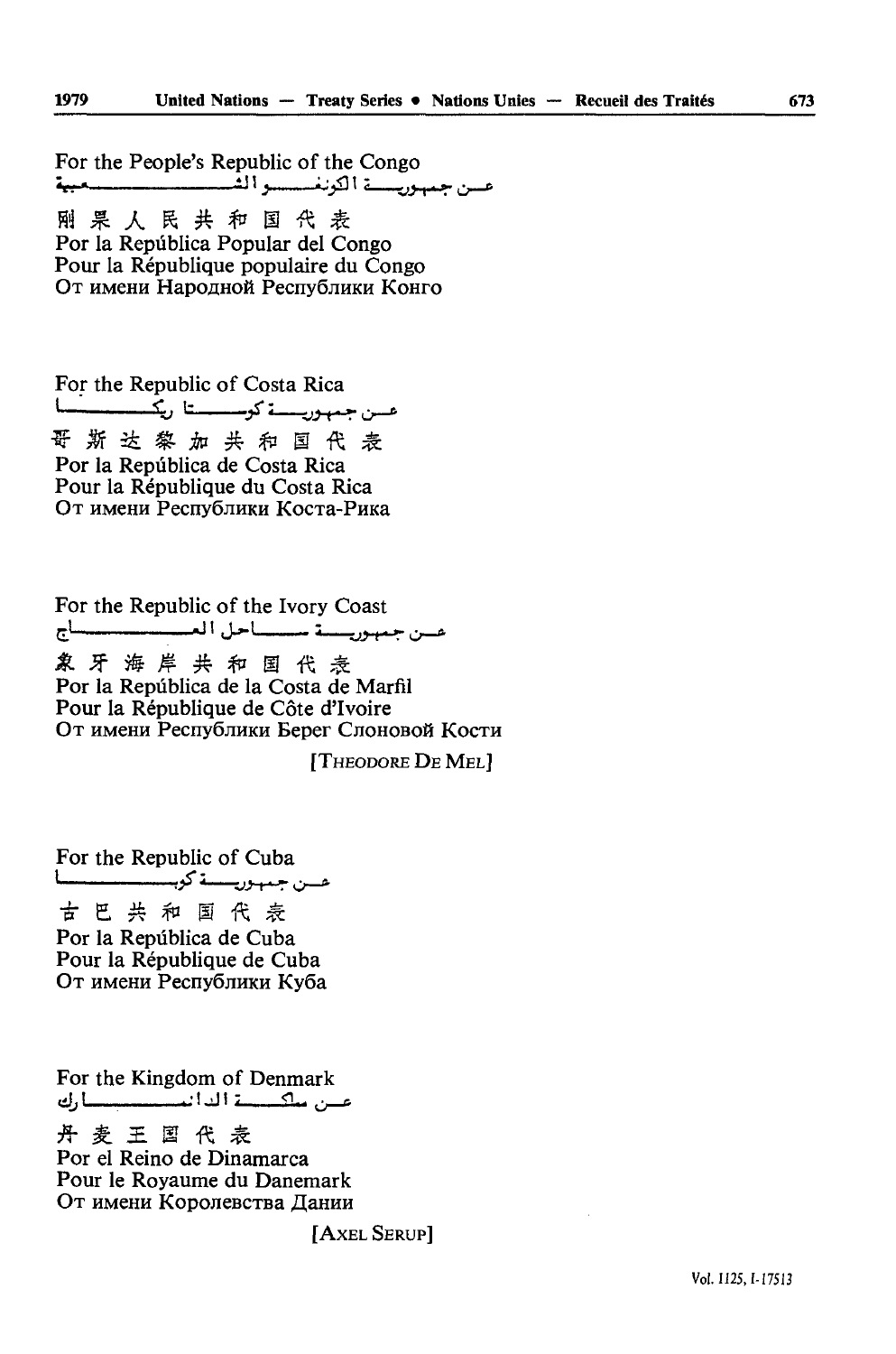For the Arab Republic of Egypt عسن جمهوريسمة مسسسر العربيسسمسمة 阿拉伯埃及共和国代表 Por la República Arabe de Egipto

Pour la République arabe d'Egypte От имени Арабской Республики Египет

> [ABDULLAH ALI EL-ERIAN] Sous réserve de ratification<sup>1</sup>

For the Republic of El Salvador عسن جمهوريسمة المستستستستمسملقادور 萨尔瓦多共和国代表 Por la República de El Salvador Pour la République d'El Salvador От имени Республики Сальвадор

[NICOLÁS RIGOBERTO MONGE LÓPEZ]

For the United Arab Emirates حسنالا مارات العربيسمة المتحسسسسلدة

阿拉伯联合酋长国代表 Por los Emiratos Arabes Unidos Pour les Emirats arabes unis От имени Объединенных Арабских Эмиратов

For the Central African Empire عسن امبراطوريسسة أفريقيسما الوسمسمسطي 中非帝国代表 Por el Imperio Centroafricano Pour l'Empire centrafricain От имени Центральноафриканской Империи

<sup>&</sup>lt;sup>1</sup> Subject to ratification.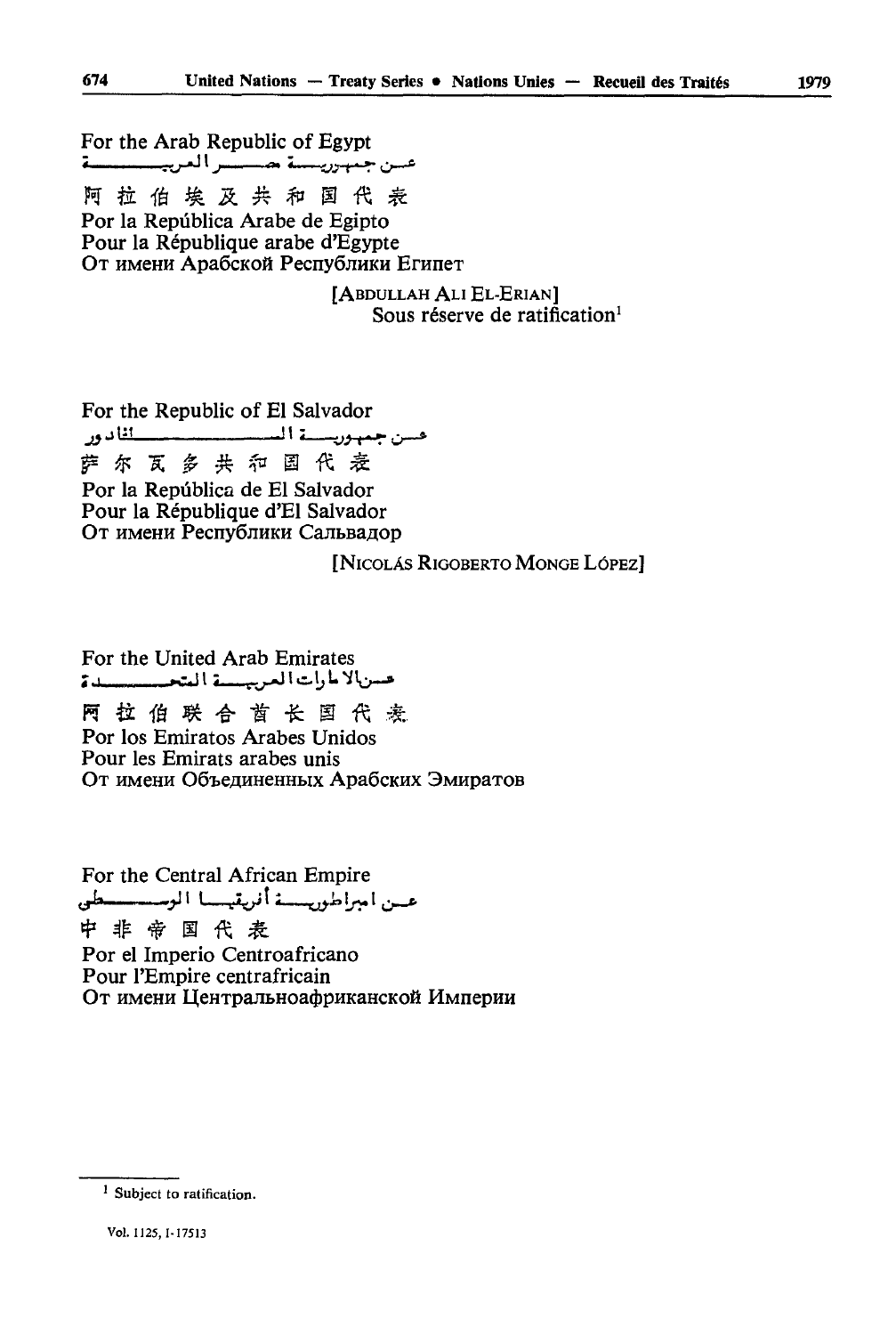For the Republic of Ecuador عسن جمهوريسسة الايكسيستستسبوادور 厄瓜多尔共和国代表 Por la República del Ecuador Pour la République de l'Equateur От имени Республики Эквадор

[RODRIGO VALDEZ BAQUERO]

For the Spanish State عسن دولسية استستستيبانها

1979

西班牙国代表 Por el Estado Español Pour l'Etat espagnol От имени Испанского Государства

> [NICOLÁS MARTÍN ALONSO]<sup>1</sup>  $7$  novembre  $1978<sup>2</sup>$

For the United States of America عسن الولا بسسات المتحسسة قرالا مرتكب مستعسسة 美利坚合众国代表 Por los Estados Unidos de América Pour les Etats-Unis d'Amérique От имени Соединенных Штатов Америки

[MARVIN L. WARNER]<sup>1</sup>

For Ethiopia عسن اثيوبيسسيا

埃塞俄比亚代表 Por Etiopía Pour l'Ethiopie

От имени Эфиопии

<sup>&</sup>lt;sup>1</sup> For the text of the declarations and reservations made upon signature, see p. 699 of this volume  $-$  Pour le texte des déclarations et réserves faites lors de la signature, voir p. 699 du présent volume.

<sup>&</sup>lt;sup>2</sup> 7 November 1978.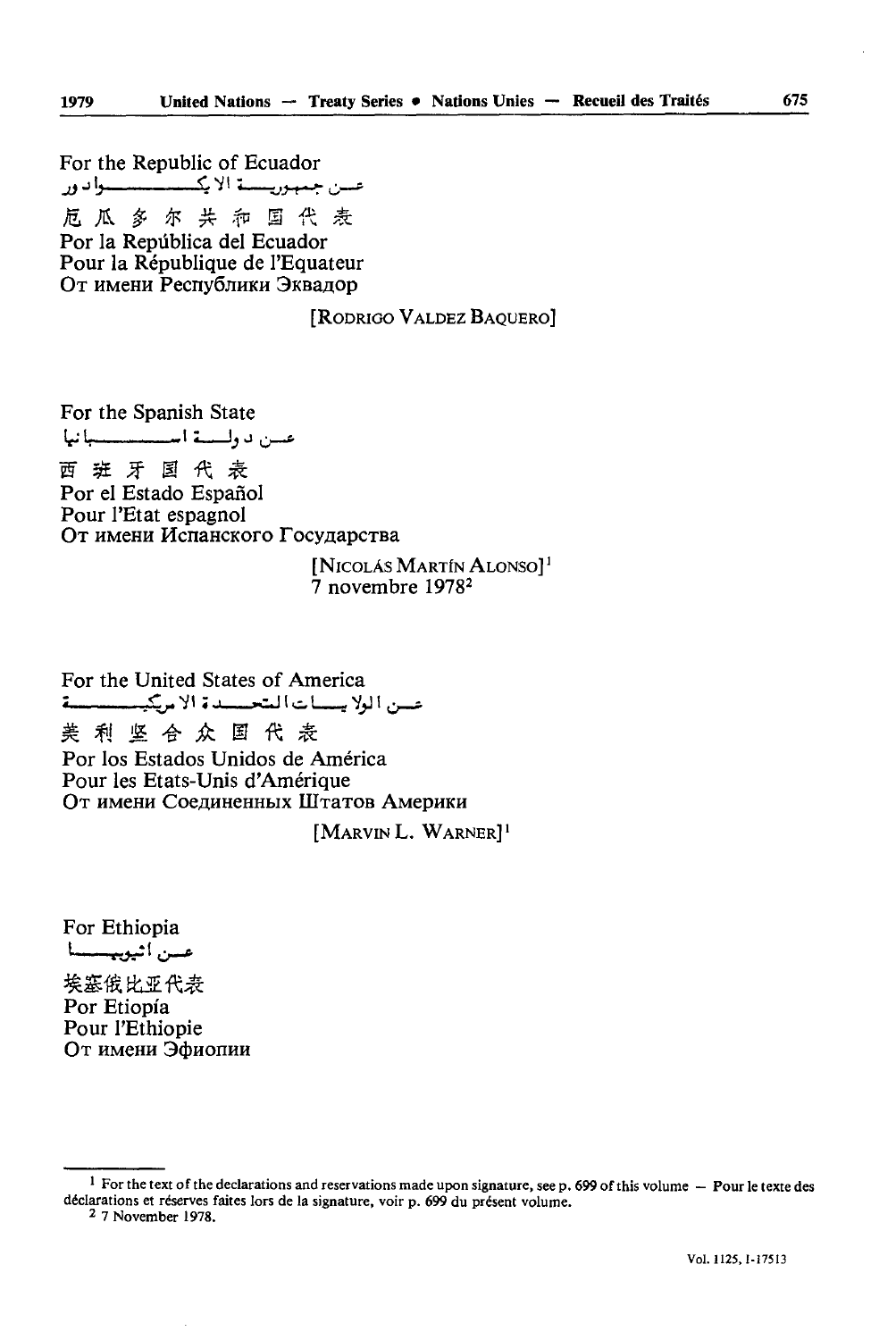For Fiii عن فيدجسس 斐济代表 Por Fiii Pour Fidii От имени Островов Фиджи

For the Republic of Finland عسن جمهوريسسة فنلنسمستستسسسمدا

芬兰共和国代表 Por la República de Finlandia Pour la République de Finlande От имени Финляндской Республики

[JOEL TOIVOLA]

For the French Republic عسن الجمهوريسية الفرنسيسيسية 法兰西共和国代表

Por la República Francesa Pour la République française От имени Французской Республики

For the Gabonese Republic عسن جمهوريسمة الغابسمسمسمون

加莲共和国代表 Por la República Gabonesa Pour la République gabonaise От имени Габонской Республики

For the Republic of the Gambia

هسن جمهوريمسة قامييسسسسس

冈比亚共和国代表 Por la República de Gambia Pour la République de Gambie От имени Республики Гамбия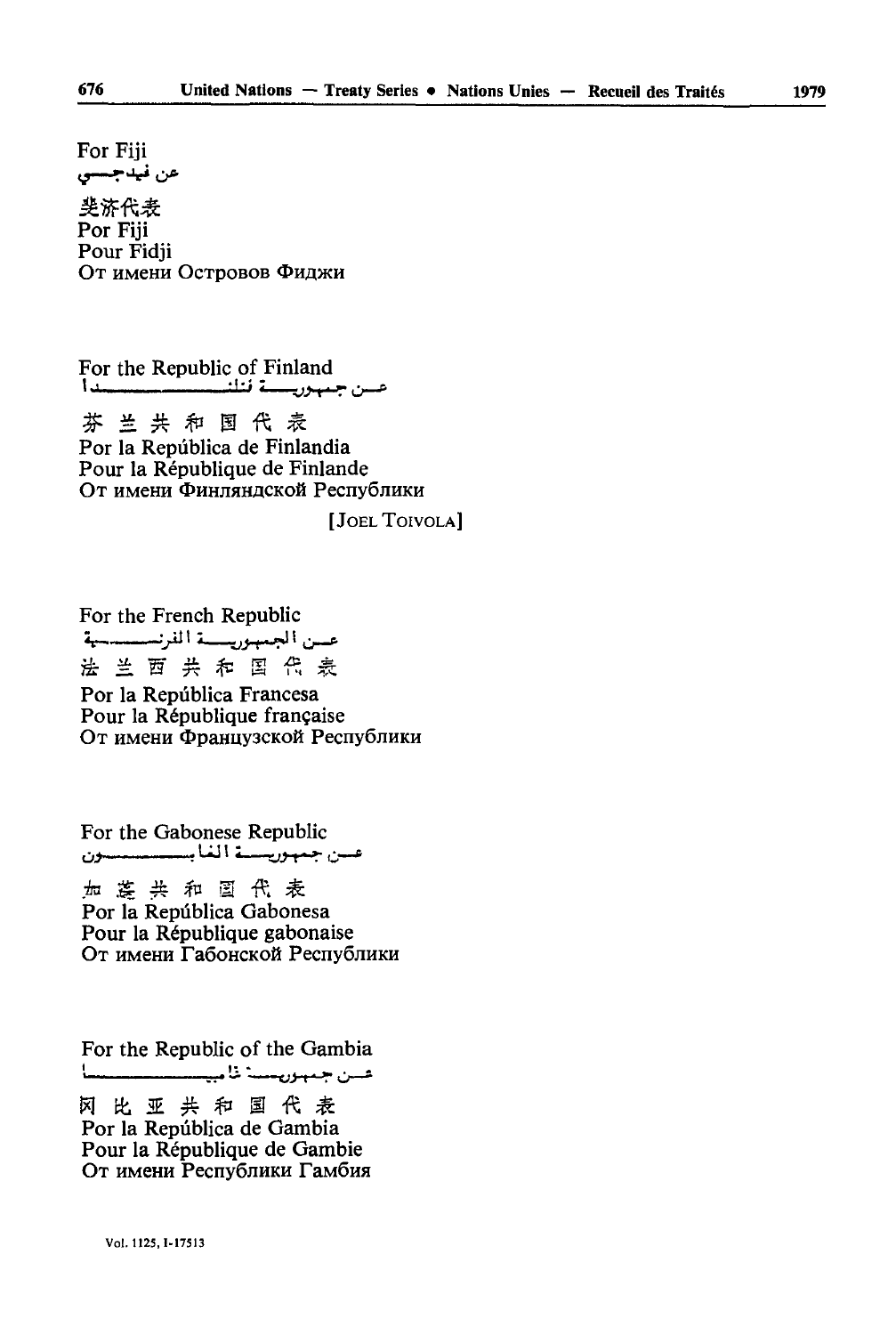For the Republic of Ghana عس جمهوريسية غانيسيسيسيسيا 加纳共和国代表 Por la República de Ghana Pour la République du Ghana От имени Республики Гана

1979

[JONAS KWAMI DOTSE FOLI]

For the Hellenic Republic عسن جمهوريسمة اليونسمسمسمسان 希腊共和国代表 Por la República Helénica Pour la République hellénique От имени Эллинской Республики

For the Republic of Guatemala عسن جسوريسسة غوا تستستستسسسسسالا 危地马拉共和国代表

Por la República de Guatemala Pour la République du Guatemala От имени Республики Гватемала

**[GUSTAVO SANTISO GÁLVEZ]** 

For the Republic of Guinea-Bissau عسن جمهوريسية غينيا بيست تستستستست 几内亚比绍共和国代表 Por la República de Guinea-Bissau Pour la République de Guinée-Bissau От имени Республики Гвинея-Бисау

For the Republic of Guyana عسن جمهوريسمة غويا تسممسس

圭亚那共和国代表 Por la República de Guyana Pour la République de Guyane От имени Республики Гвиана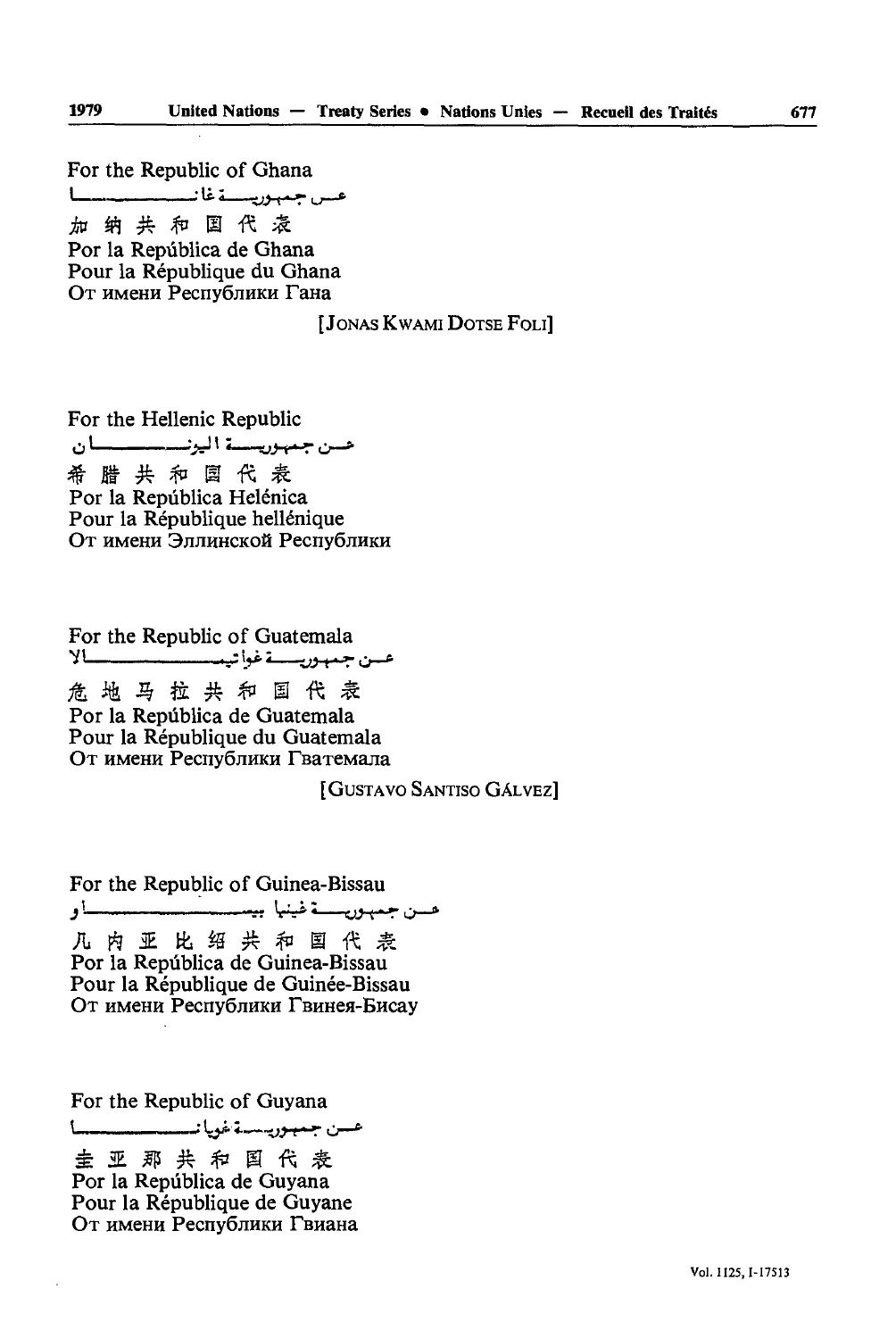For the Republic of Haiti<br>عسن جمهوریسس**ة ها پی**سسسسم<del>ت</del>ی

海地共和国代表 Por la Repùblica de Haiti Pour la République d'Haïti От имени Республики Гаити

For the Republic of the Upper Volta<br>عسن جمهوريت فولتسبب أ العليمية

上沃尔特共和国代表 Por la Repùblica del Alto Volta Pour la République de Haute-Volta От имени Республики Верхняя Вольта

> [TIÉMOKO MARC GARANGO]  $11$  janvier 1978<sup>1</sup>

For the Republic of Honduras 洪都拉斯共和国代表

Por la Repùblica de Honduras Pour la République du Honduras От имени Республики Гондурас

[ANTONIO COLLART VALLE]

For the Hungarian People's Republic 匈牙利人民共和国代表 Por la Repùblica Popular Hùngara Pour la République populaire hongroise От имени Венгерской Народной Республики

[GYÔRGY ZÂGOR]

<sup>&</sup>lt;sup>1</sup> 11 January 1978.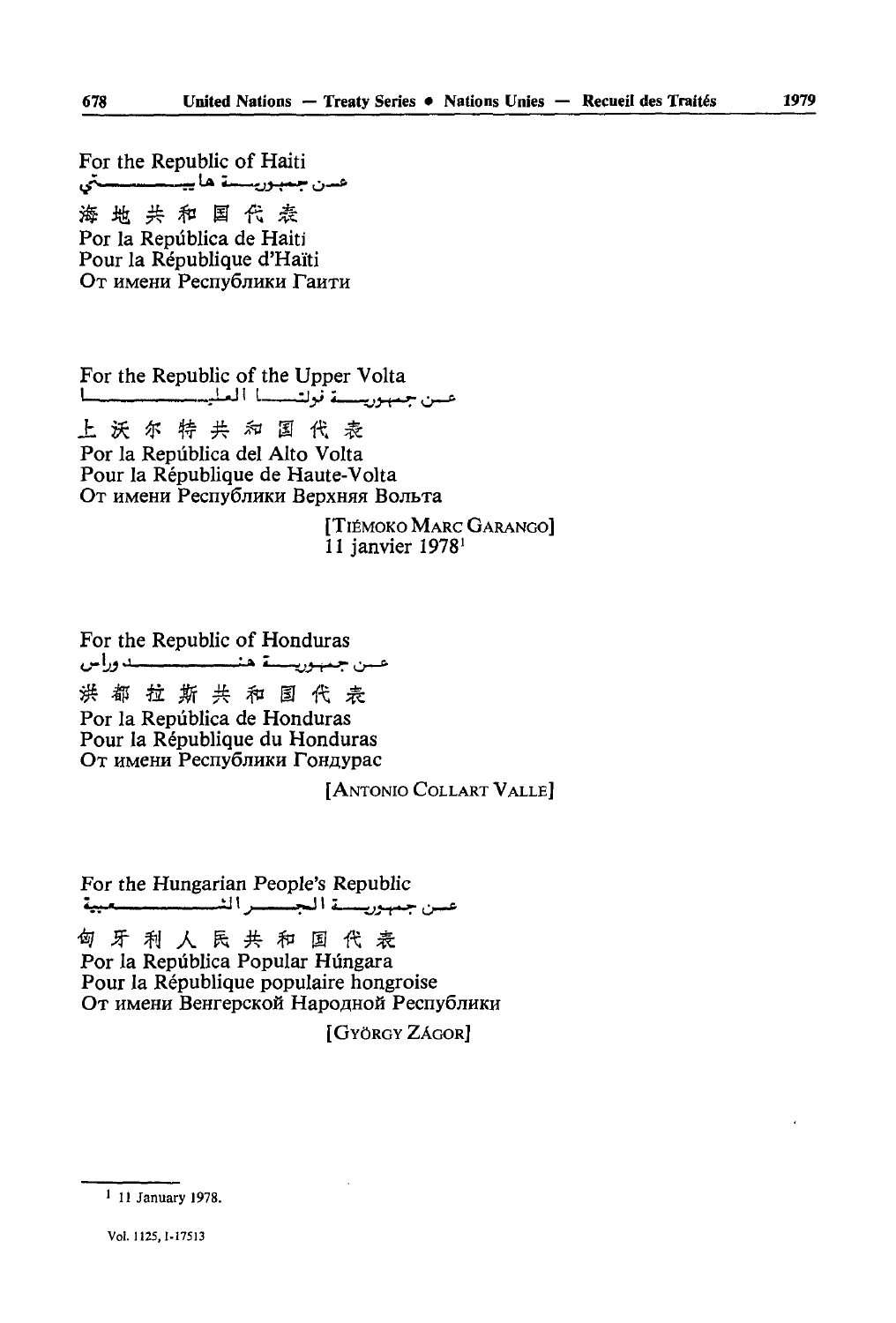For the Republic of India عسن جمهوريسمة الهنمسمسمسمسم 印度共和国代表 Por la República de la India Pour la République de l'Inde

1979

От имени Республики Индия

For the Republic of Indonesia عسن جمهوريسسة أند وتيسسسسسسسسسا 印度尼西亚共和国代表 Por la República de Indonesia Pour la République d'Indonésie От имени Республики Индонезия

For the Republic of Iraq عسن جمهوريسسة العسسسسسواق 伊拉克共和国代表 Por la República del Iraq Pour la République d'Irak От имени Иракской Республики

For the Empire of Iran عسن امبراطوريسسة ايستمسسوان 伊朗帝国代表 Por el Imperio del Irán Pour l'Empire d'Iran От имени Иранской Империи

[ASSADOLAH FAHIMI]

For Ireland عسن أيرلتسسدة:

爱尔兰代表 Por Irlanda Pour l'Irlande От имени Ирландии

[BRENDAN T. NOLAN]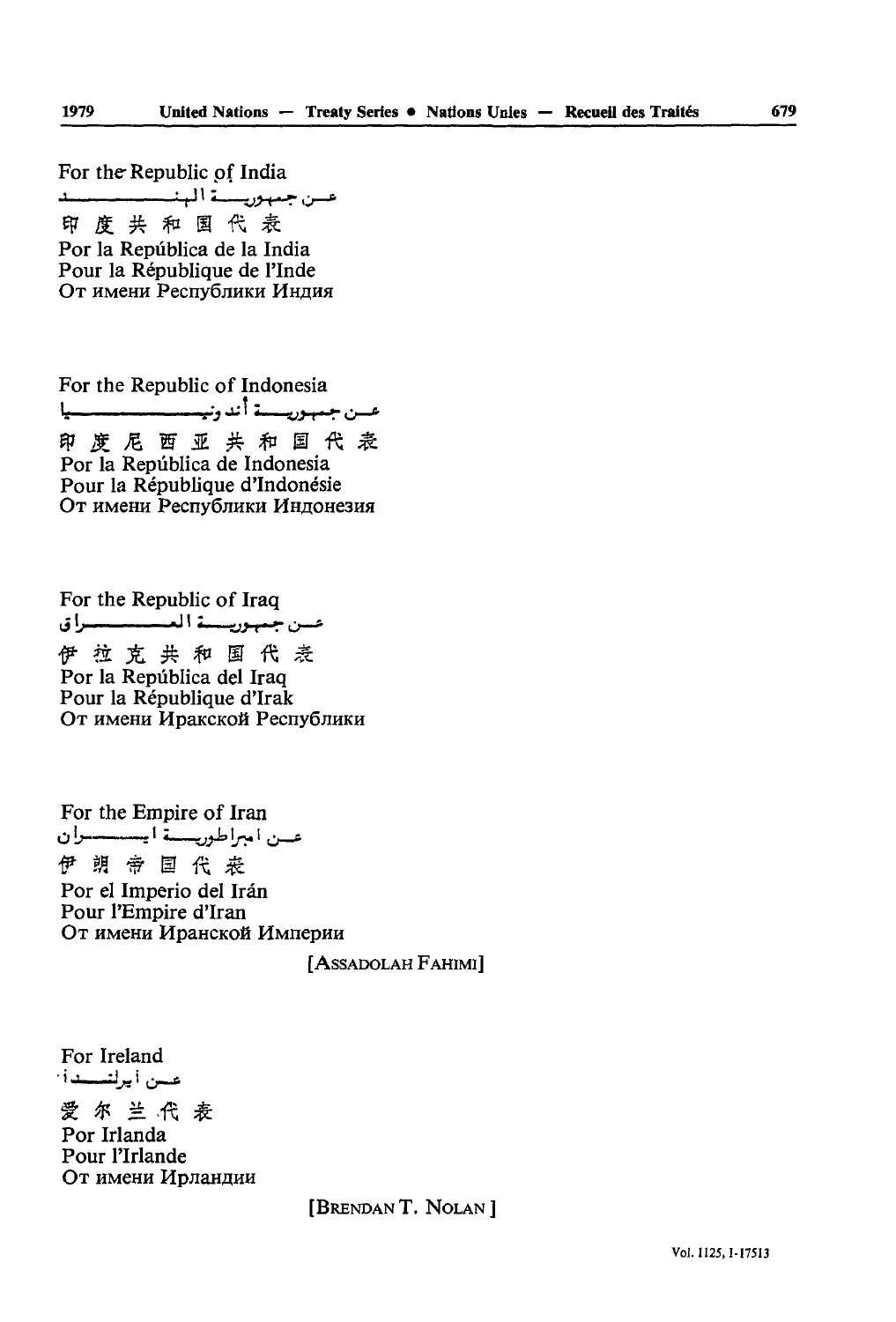For the Republic of Iceland عسن حسون سببة العسب بسيطينها 冰岛共和国代表 Por la República de Islandia Pour la République d'Islande От имени Республики Исландия

[HARALDUR KRÖYER]

For the State of Israel عبان دولسيانة استستنب والهل 以色列国代表 Por el Estado de Israel Pour l'Etat d'Israël От имени Государства Израиль

For the Italian Republic عدن المسوريت الايطالية

意大利共和国代表 Por la República Italiana Pour la République italienne От имени Итальянской Республики

[NICOLO DI BERNARDO]<sup>1</sup>

For the Socialist People's Libyan Arab Jamahiriya عسن الجعاهيرية العربيسة الليبيسسة الشكسسعيية الاشكسسستراكية 阿拉伯利比亚人民社会主义民众国代表 Por la Jamahiriya Arabe Libia Popular y Socialista Pour la Jamahiriya arabe libyenne populaire et socialiste От имени Ливийской Арабской Народно-Демократической Республики

<sup>&</sup>lt;sup>1</sup> For the text of the declarations and reservations made upon signature, see p. 699 of this volume  $-$  Pour le texte des déclarations et réserves faites lors de la signature, voir p. 699 du présent volume.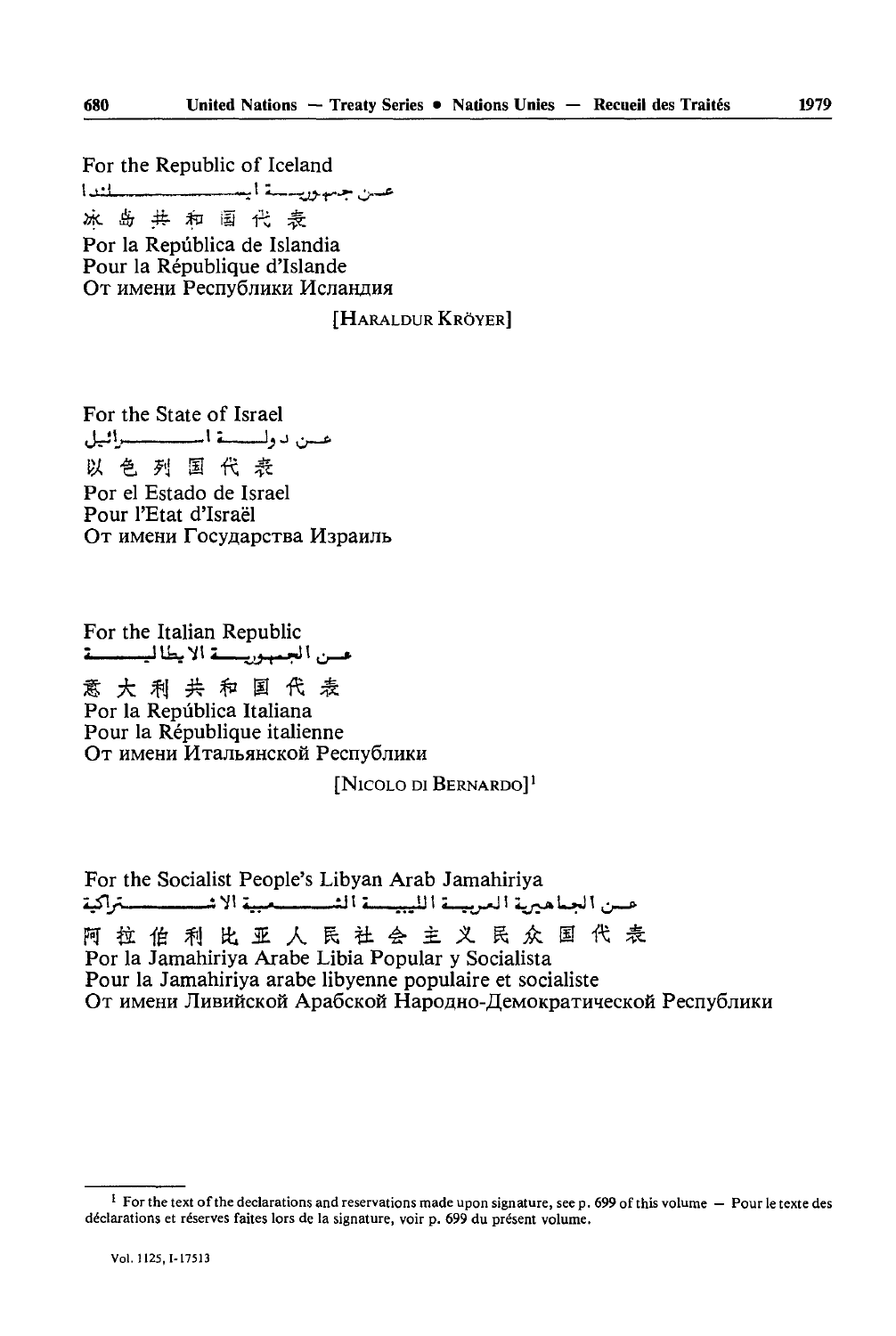For Jamaica

牙买加代表 Por Jamaica Pour la Jamaïque От имени Ямайки

For Japan 日本代表 Por el Japon Pour le Japon От имени Японии

For the Hashemite Kingdom of Jordan 1-———————:L«Jl;\_\_~j,Vi;—*<L^\*  哈希姆约旦王国代表<br>Por el Reino Hachemita de Jordania Pour le Royaume hachémite de Jordanie<br>От имени Хашемитского Королевства Иордании

[MUTASIM BILBEISI]

For Democratic Kampuchea هـــن ك<del>مبوئــــــبا الديموتراطيــــــــة</del><br>民主 京 埔 寨 代 表<br>Por Kampuchea Democrática Pour le Kampuchea Démocratique<br>От имени Демократической Кампучии

For the Republic of Kenya L\_\_\_\_\_\_\_*-jfi.*  肯尼亚共和国代表 Por la República de Kenya<br>Pour la République du Kenya<br>От имени Республики Кения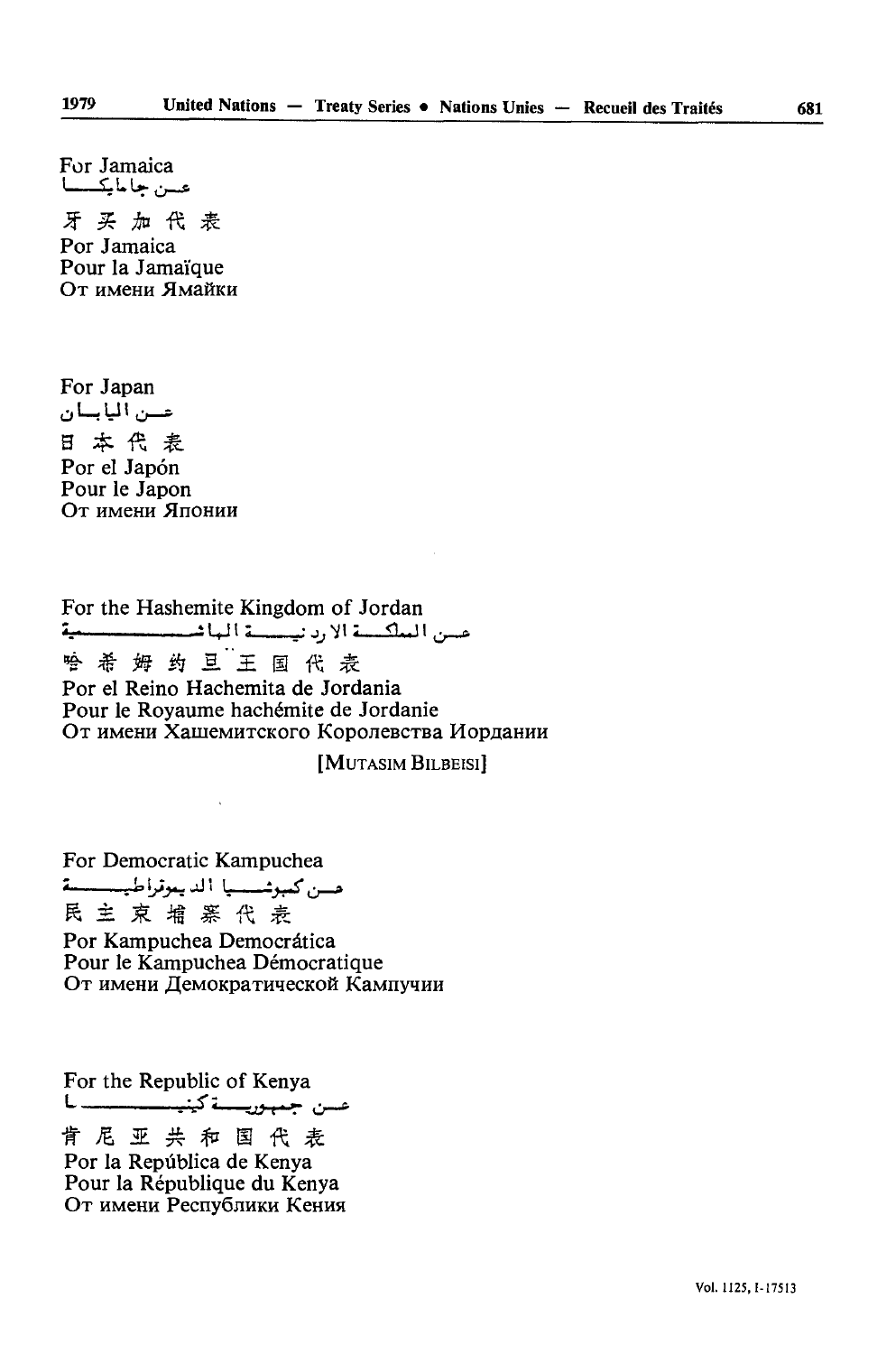**For thé State of Kuwait** 

科威特国代表 Por el Estado de Kuwait<br>Pour l'Etat du Koweït<br>От имени Государства Кувейт

For the Kingdom of Lesotho 来 索 托 王 国 代 表<br>Por el Reino de Lesotho Pour le Royaume du Lesotho **OT HM6HH KopOJICBCTBa JlCCOTO** 

For the Lebanese Republic

黎巴嫩共和国代表 Por la República Libanesa<br>Pour la République libanaise<br>От имени Ливанской Республики

For the Republic of Liberia<br>عسن جمهوريسسة ليبيريسسيا 利比里亚共和国代表 Por la República de Liberia Pour la République du Libéria<br>От имени Республики Либерия

For the Principality of Liechtenstein عـن امـــارة البختين<del>د ــــــــــــــــــــــــا</del>ين<br>列 支 敦 士 登 公 国 代 表 Por el Principado de Liechtenstein Pour la Principauté de Liechtenstein От имени Княжества Лихтенштейн

[PRINCE NICOLAS DE LIECHTENSTEIN]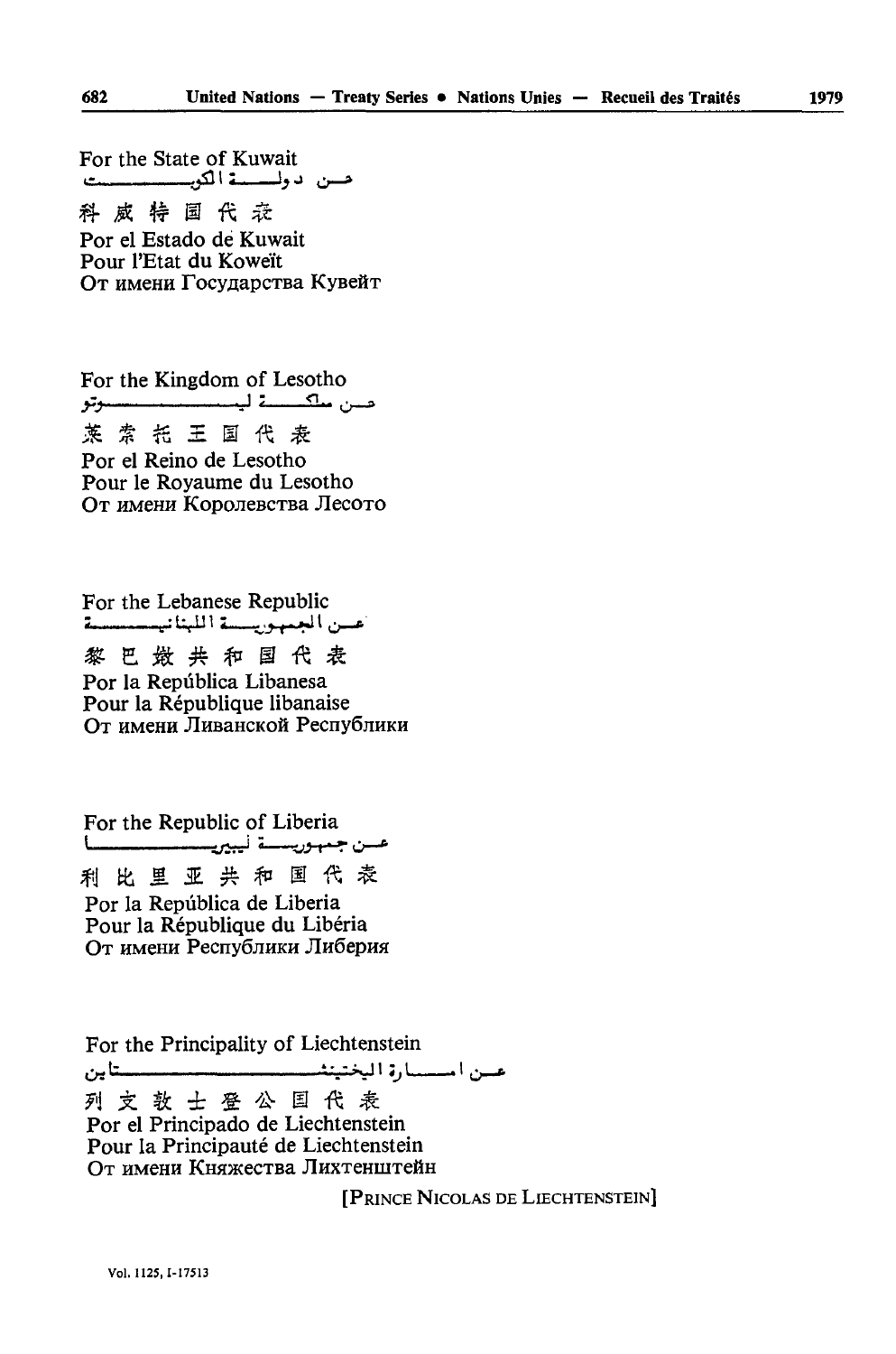For the Grand Duchy of Luxembourg 卢森堡大公国代表 Por el Gran Ducado de Luxemburgo Pour le Grand-Duché de Luxembourg От имени Великого Герцогства Люксембург [JEAN RETTEL] Sous réserve de ratification<sup>1</sup> For the Democratic Republic of Madagascar عسن جمهوريسية مدغثيسيسيقر الديموتراطيسيسسية 马达加斯加民主共和国代表

Por la República Democrática de Madagascar Pour la République démocratique de Madagascar От имени Малагасийской Демократической Республики

> [JEAN JACQUES MAURICE] Treize octobre 1978<sup>2</sup>

For Malaysia عسن ماليزيسســـا 马来西亚代表 Por Malasia Pour la Malaisie От имени Малайзии

1979

For the Republic of Malawi عسن جمهوريسسة مستستستسمالاوى

马拉维共和国代表 Por la República de Malawi Pour la République du Malawi От имени Республики Малави

<sup>&</sup>lt;sup>1</sup> Subject to ratification.

<sup>&</sup>lt;sup>2</sup> 13 October 1978.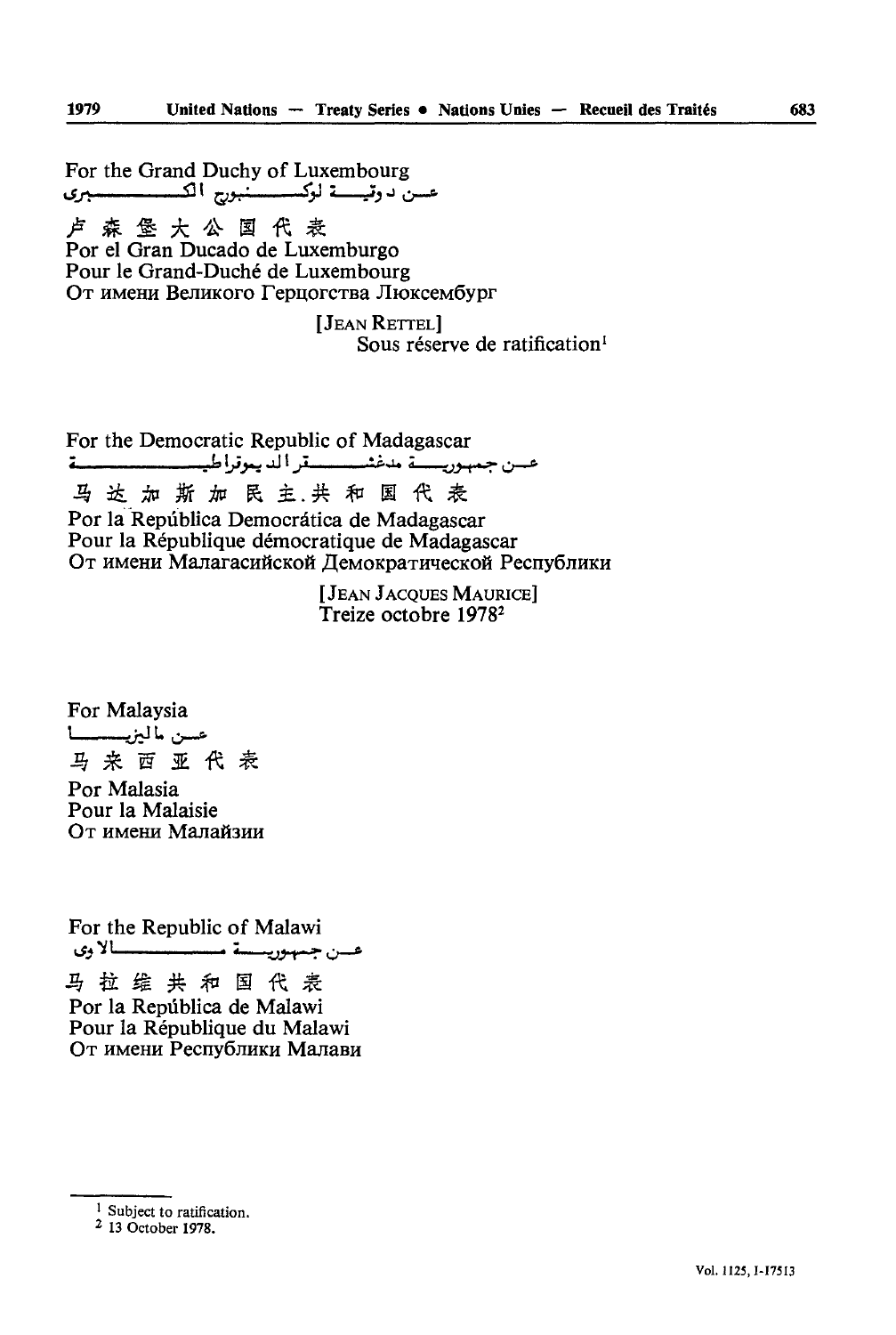For the Republic of Mali عسن جمهوريسسة مالستسمسد  $\sigma$ 马里共和国代表 Por la República de Malí Pour la République du Mali

От имени Республики Мали

For the Republic of Malta عسن جمهوريسمسة مالمتمسسمسطا 马耳他共和国代表 Por la República de Malta Pour la République de Malte От имени Республики Мальта

For the Kingdom of Morocco عبين الملكسسة المغربيسيستسسية

摩洛哥王国代表 Por el Reino de Marruecos Pour le Royaume du Maroc От имени Королевства Марокко

[MOHAMED BENNANI SMIRES]

For Mauritius عسن موريثــــــيوس 毛里求斯代表 Por Mauricio Pour Maurice От имени Маврикия

For the Islamic Republic of Mauritania عسن جمهوريسسة موريتا تبسسا الأسمسسا 毛里塔尼亚伊斯兰共和国代表

Por la República Islámica de Mauritania Pour la République islamique de Mauritanie От имени Исламской Республики Мавритания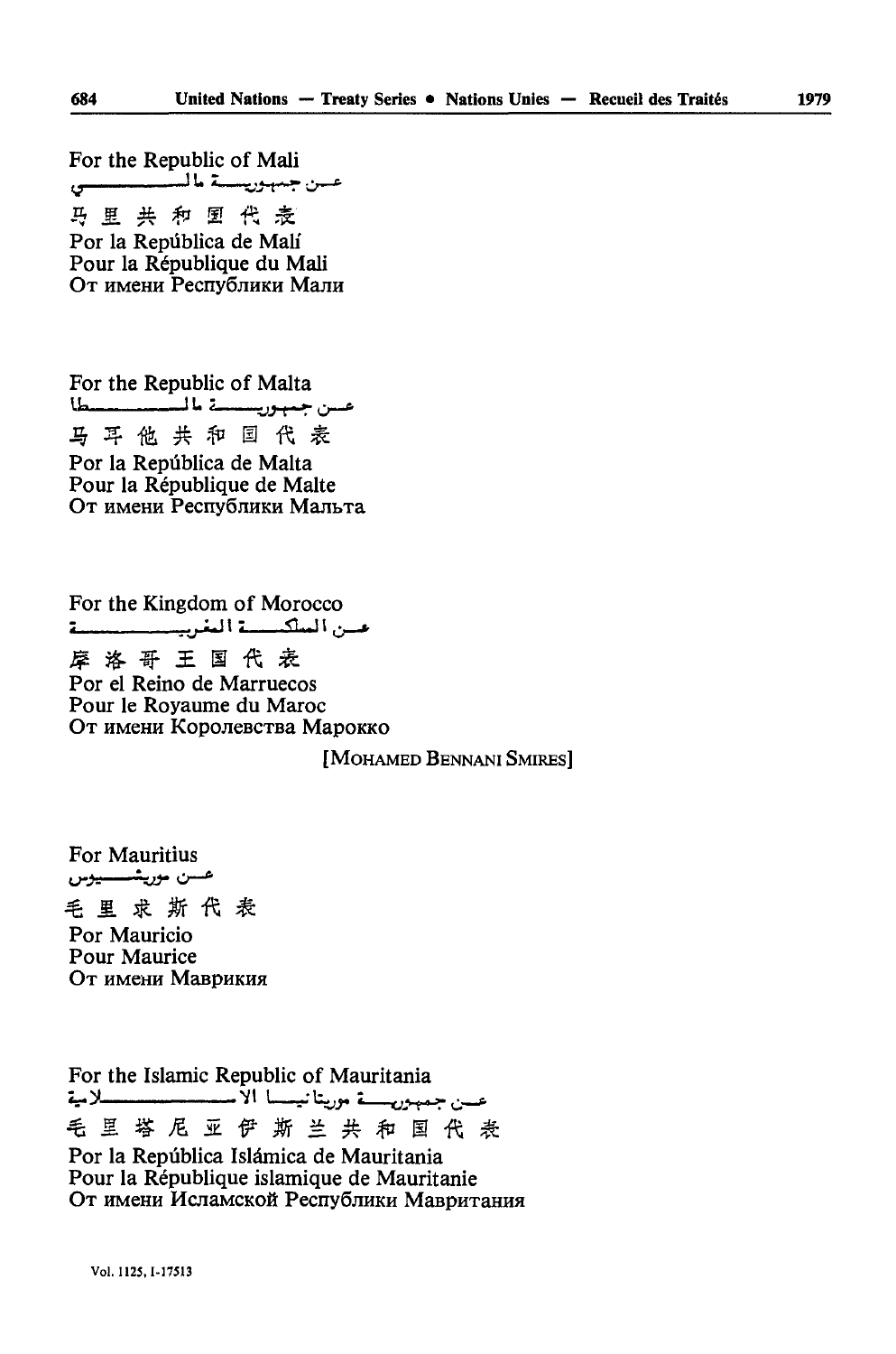For the United Mexican States عين الولايسات المتحسسدة العكسسيكية 墨西哥合众国代表 Por los Estados Unidos Mexicanos Pour les Etats-Unis du Mexique От имени Мексиканских Соединенных Штатов

For the Principality of Monaco عسن استنسارة موتاكسيستستستستستستو 摩纳哥公国代表

Por el Principado de Mónaco Pour la Principauté de Monaco От имени Княжества Монако

1979

For the Mongolian People's Republic عسن جمهوريسية منغوليسسيا الشمسسسسسسعبية 蒙古人民共和国代表

Por la República Popular Mongola Pour la République populaire mongole От имени Монгольской Наролной Республики

[DUGERSURENGIIN ERDEMBILEG]

For the Kingdom of Nepal عين ملكيسة النيبيسيسيطال 尼泊尔王国代表 Por el Reino de Nepal Pour le Royaume du Népal От имени Королевства Непал

For the Republic of Nicaragua عسن جمهوريسسة نيكاراغسسمسمسمسسوا 尼加拉瓜共和国代表 Por la República de Nicaragua

Pour la République du Nicaragua От имени Республики Никарагуа

**I GASTÓN CAJINA MEJICANO**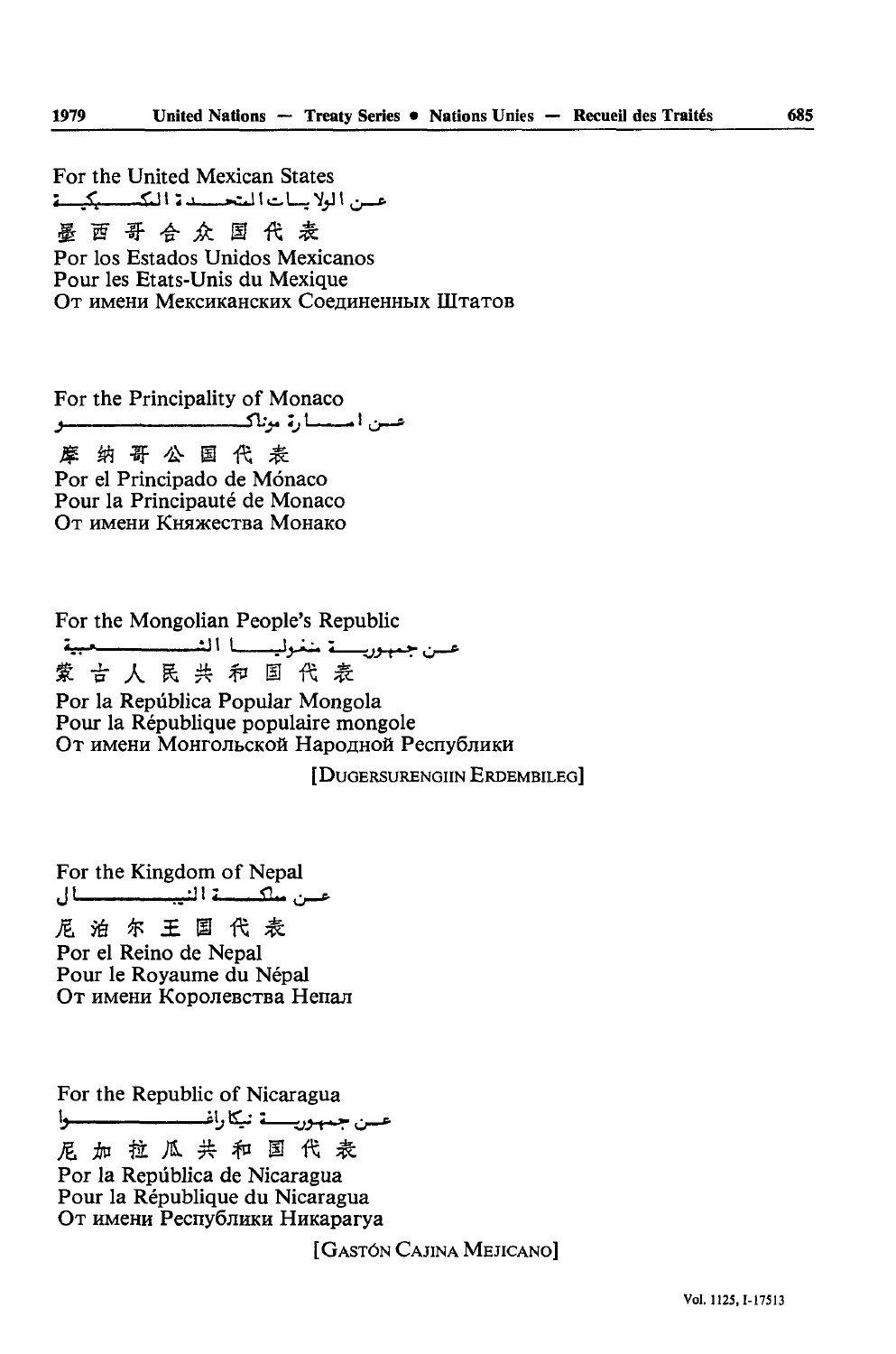For the Republic of the Niger عسن جمهوريسية النيجسسي 尼日尔共和国代表 Por la República del Níger Pour la République du Niger От имени Республики Нигер

> [AMADOU SEYDOU] 16 juin 1978<sup>1</sup>

For the Federal Republic of Nigeria عسن جمهوريسسسة تيجريسسسما الاتحاد يستستسمة 尼日利亚联邦共和国代表

Por la República Federal de Nigeria Pour la République fédérale du Nigéria От имени Федеративной Республики Нигерия

For the Kingdom of Norway  $\sim$ 

挪威王国代表 Por el Reino de Noruega Pour le Royaume de Norvège От имени Королевства Норвегии

[EINAR-FREDRIK OFSTAD]

For New Zealand عس تيوزيلنسسسسدا 新西兰代表 Por Nueva Zelandia Pour la Nouvelle-Zélande От имени Новой Зеландии

> [BASIL FRANKLIN BOLT] 27 November 1978<sup>2</sup>

686

<sup>&</sup>lt;sup>1</sup> 16 June 1978.

<sup>&</sup>lt;sup>2</sup> 27 novembre 1978.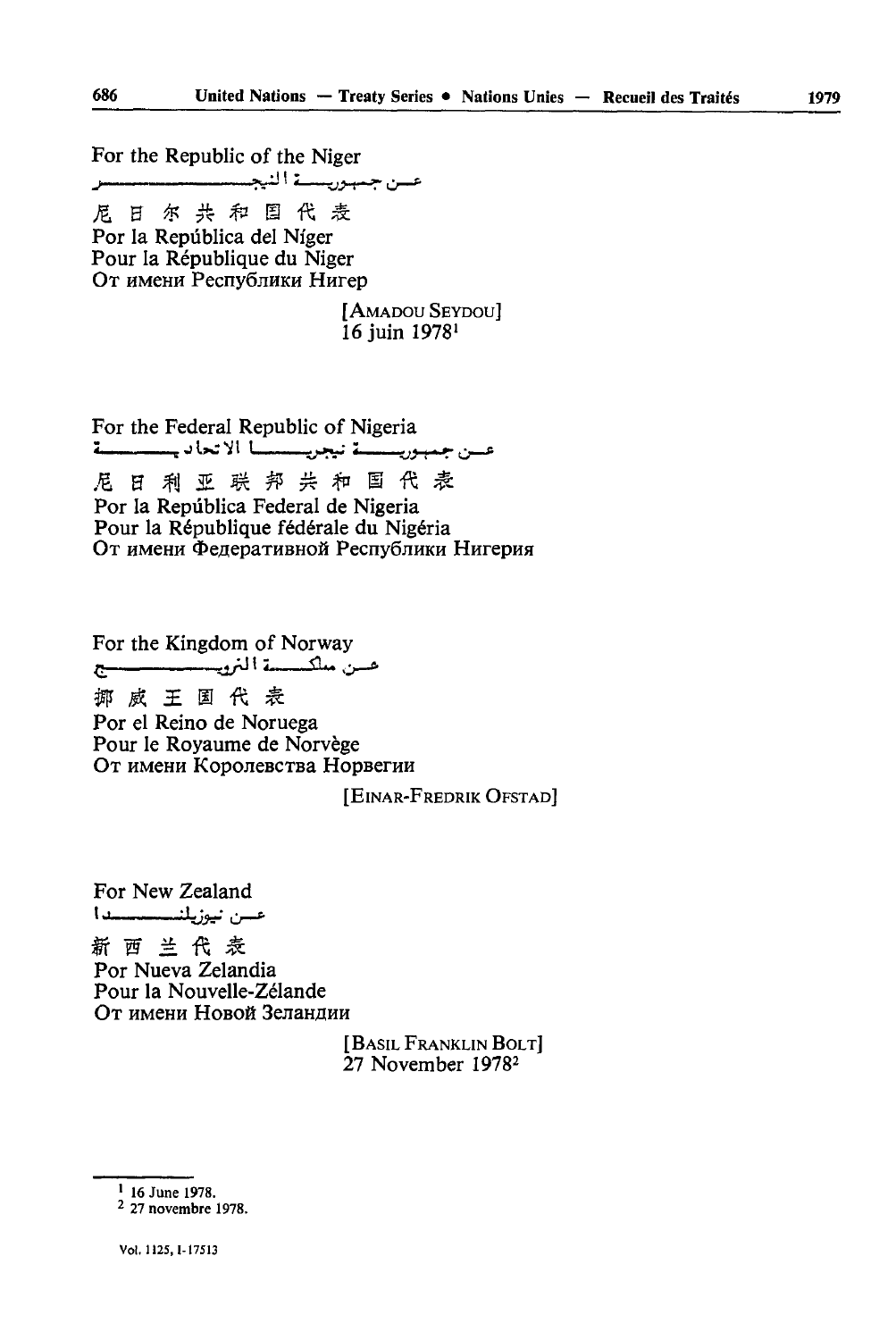For the Sultanate of Oman عسن سيستلطنة عمسيستسسيسيان 阿曼苏丹国代表 Por la Sultanía de Omán Pour le Sultanat d'Oman

От имени Султаната Оман

For the Republic of Uganda عسن جمهروريسية أوغنسيسيسيسيسية ا 乌干达共和国代表 Por la República de Uganda Pour la République de l'Ouganda От имени Республики Уганда

For the Islamic Republic of Pakistan عسن جمهوريسمة الباكسيسمتأن الاستستستسلامة 巴基斯坦伊斯兰共和国代表 Por la República Islámica del Pakistán Pour la République islamique du Pakistan От имени Республики Пакистан

[M.YUSUF BUCH]

For the Republic of Panama عسن جمهوريسسمة بنمستيسسسسس

巴拿马共和国代表 Por la República de Panamá Pour la République du Panama От имени Республики Панама

[AQUILINO VILLAMONTE]

For Papua New Guinea عسن بابواغينيسسا الجديسمدة 巴布亚新几内亚代表 Por Papua Nueva Guinea Pour la Papouasie-Nouvelle-Guinée

От имени Папуа-Новая Гвинея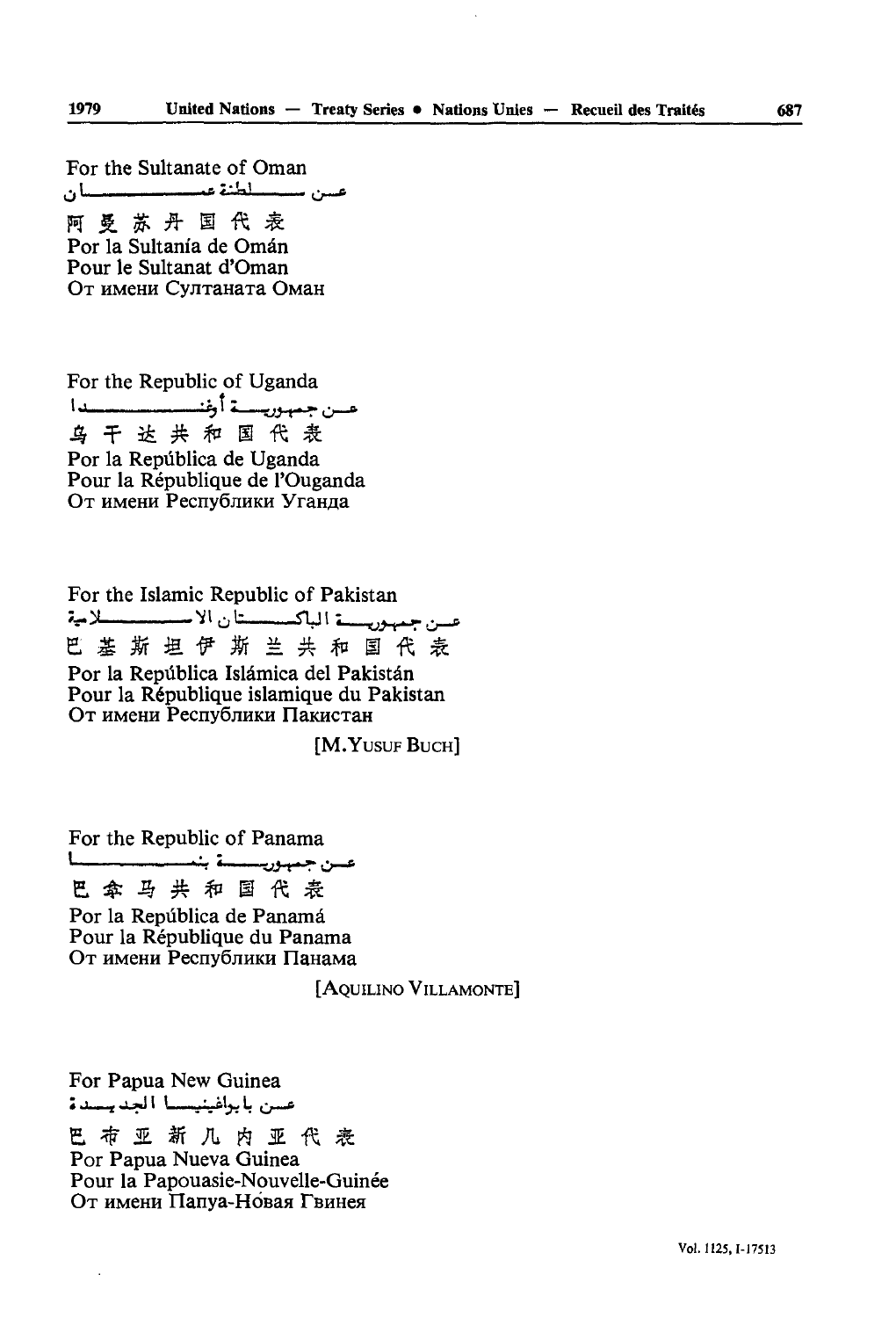For the Republic of Paraguay عسن جمهوريسمة باراغسمسمسمسمحاي 巴拉圭共和国代表 Por la República del Paraguay Pour la République du Paraguay От имени Республики Парагвай

For the Kingdom of the Netherlands عين ملك على الأمولا للمستستقصية المستقرر المستقرر 荷兰王国代表 Por el Reino de los Países Bajos Pour le Royaume des Pays-Bas От имени Королевства Нидерландов

> IW. H. Baron COLLOT D'ESCURY] Sous réserve de ratification<sup>1</sup>

For the Republic of Peru عسن جمهوريسسمة بمستستعمليرو **秘 兽 共 和 国 代 表** Por la República del Perú Pour la République du Pérou От имени Республики Перу

**[GORGE NICHOLSON SOLOGUREN]** 

For the Republic of the Philippines عسن جمهوريسسسة القيلمسم ـــــــر. 菲律宾共和国代表 Por la República de Filipinas Pour la République des Philippines От имени Республики Филиппины

<sup>&</sup>lt;sup>1</sup> Subject to ratification.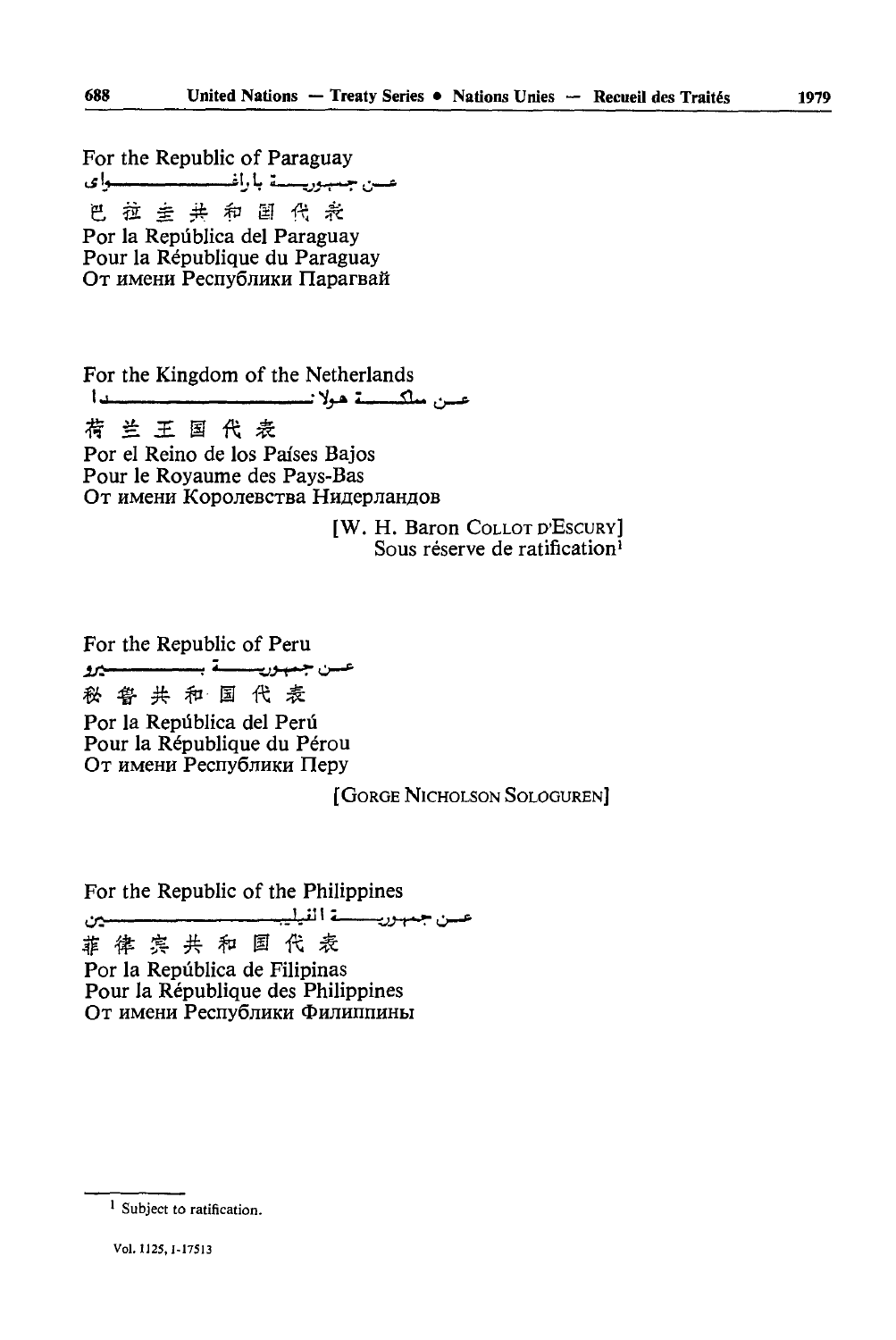For the Polish People's Republic صن جمهوريسية بولنسسيدا الشيسسيمية 波兰人民共和国代表 Por la República Popular Polaca Pour la République populaire de Pologne От имени Польской Народной Республики

[BERNARD BOGDANSKI]

For the Portuguese Republic حسن جمهورية فسيسة اليورتغب مستسلمال 葡萄牙共和国代表 Por la República Portuguesa Pour la République portugaise От имени Португальской Республики

[EDUARDO MANUEL FERNANDES BUGALHO]<sup>1</sup>

For the State of Qatar ميين برولة قطيبيسيسيس 卡塔尔国代表 Por el Estado de Qatar Pour l'Etat du Oatar От имени Государства Катар

For the Syrian Arab Republic عسن الجمهوريسية العربيسية المستورية 阿拉伯叙利亚共和国代表 Por la República Arabe Siria Pour la République arabe syrienne От имени Сирийской Арабской Республики

<sup>&</sup>lt;sup>1</sup> For the text of the declarations and reservations made upon signature, see p. 699 of this volume  $-$  Pour le texte des déclarations et réserves faites lors de la signature, voir p. 699 du présent volume.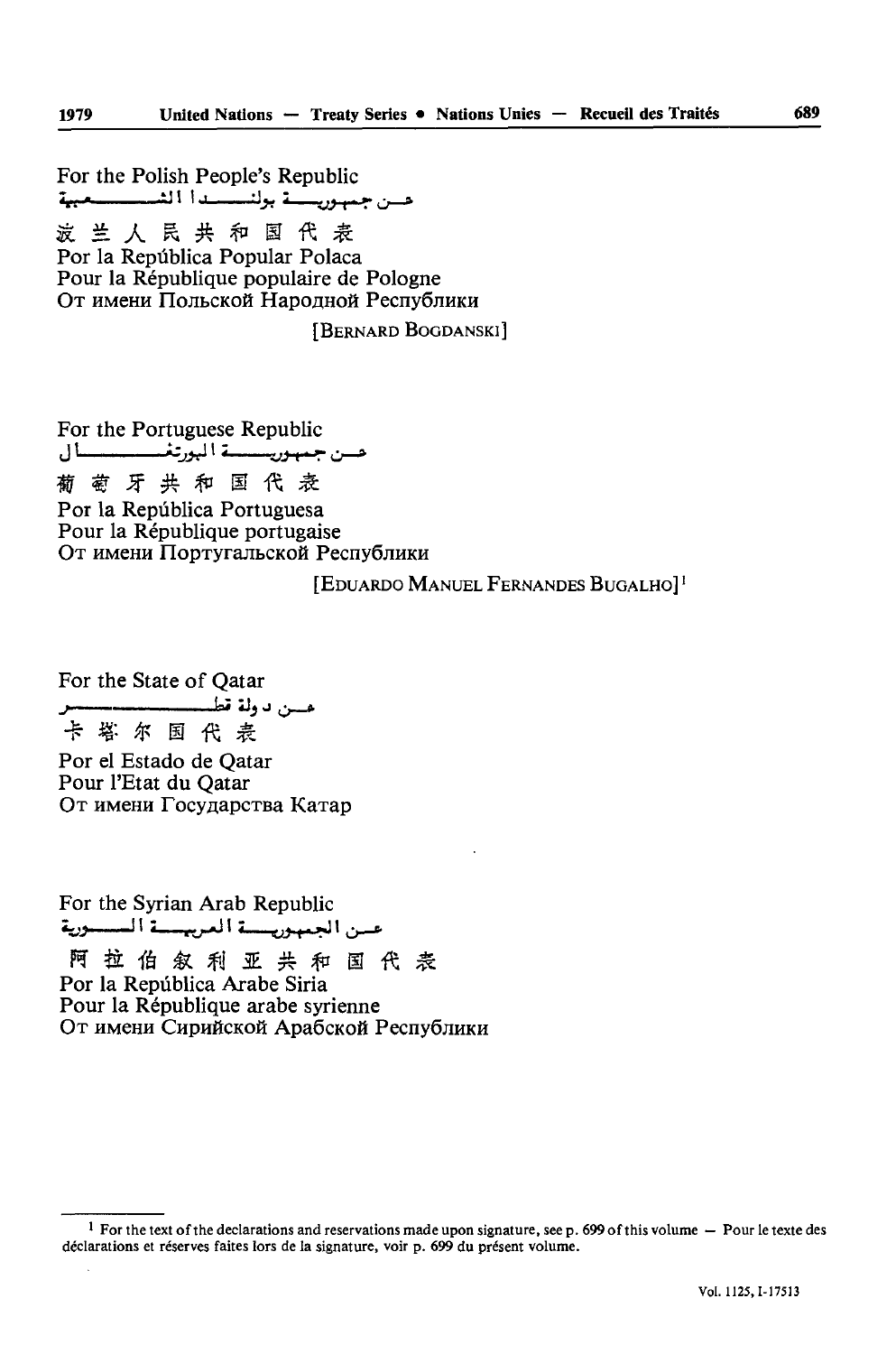For the Republic of Korea L 大韩民国代表

*Por* la Repûblica de Corea Pour la République de Corée От имени Корейской Республики

> [BYUNG KYU CHUN] 7 December 1978 1

For the German Democratic Republic عمن جمهوريمسة العانيمسا الديعوتراطيمسمسمسة 德意志民主共和国代表 Por la República Democrática Alemana<br>Pour la République démocratique allemande От имени Германской Демократической Республики

[GONTHER ULLRICH]

For the Lao People's Democratic Republic 老挝人民民主共和国代表 Por la Repûblica Democrâtica Popular Lao Pour la République démocratique populaire lao От имени Лаосской Народно-Демократической Республики

[PHANTHONG PHOMMAHAXAY] 18-4-78

For the Dominican Republic 多米尼加共和国代表 Por la Repûblica Dominicana Pour la République Dominicaine От имени Доминиканской Республики

<sup>1 7</sup> décembre 1978.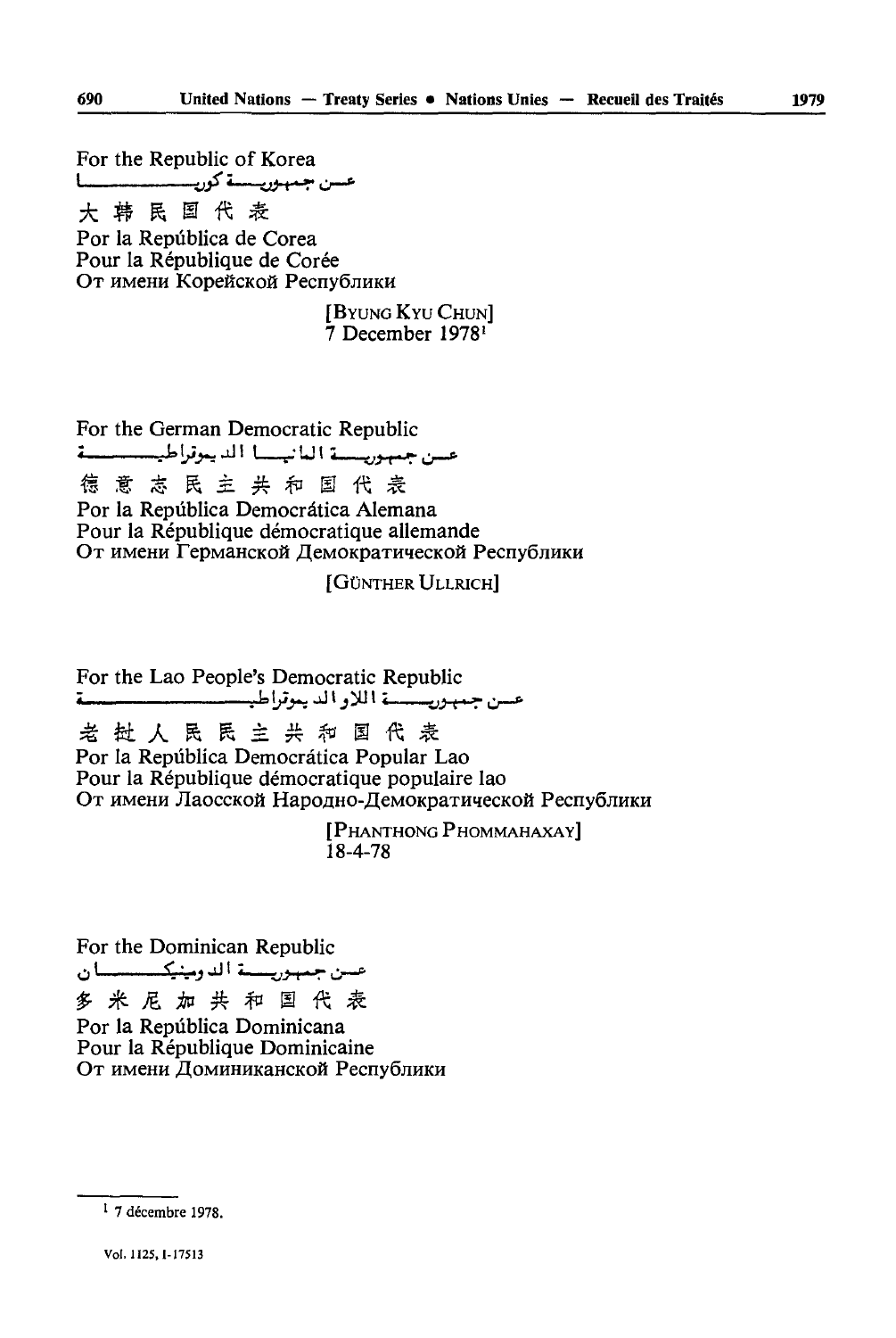For the Democratic People's Republic of Korea عسن جمهوريسية كوريسيا الديقوتراطيسية الشهيسية مستستعيبة 朝鲜民主主义人民共和国代表 Por la República Popular Democrática de Corea Pour la République populaire démocratique de Corée От имени Корейской Народно-Демократической Республики

1979

For the Byelorussian Soviet Socialist Republic عسن جمهوريسمة ببلوروسمسسها المسمسونيتية الاشمسمسمسمقراكية 白 俄 罗 斯 苏 维 埃 社 会 主 义 共 和 国 代 表 Por la República Socialista Soviética de Bielorrusia Pour la République socialiste soviétique de Biélorussie От имени Белорусской Советской Социалистической Республики

[VADIM IVANOVITCH LOUKIANOVITCH]

For the Ukrainian Soviet Socialist Republic عسن جمهوريسمة أوكرانيمسا المسمسونيتية الاشممسمسمتراكية 乌克兰苏维堆社会主义共和国代表 Por la República Socialista Soviética de Ucrania Pour la République socialiste soviétique d'Ukraine От имени Украинской Советской Социалистической Республики

**IIVAN FILIMONOVITCH GRICHTCHENKOI** 

For the United Republic of Tanzania عسن جمهوريسسة تائزانيسسا المتحسسسسسسدة 坦桑尼亚联合共和国代表 Por la República Unida de Tanzanía Pour la République-Unie de Tanzanie От имени Объединенной Республики Танзания

For the United Republic of Cameroon عسن جمهوريسمة الكامسسيرون المتحسسسسسدة 喀 麦 隆 联 合 共 和 国 代 表 Por la República Unida del Camerún Pour la République-Unie du Cameroun От имени Объединенной Республики Камерун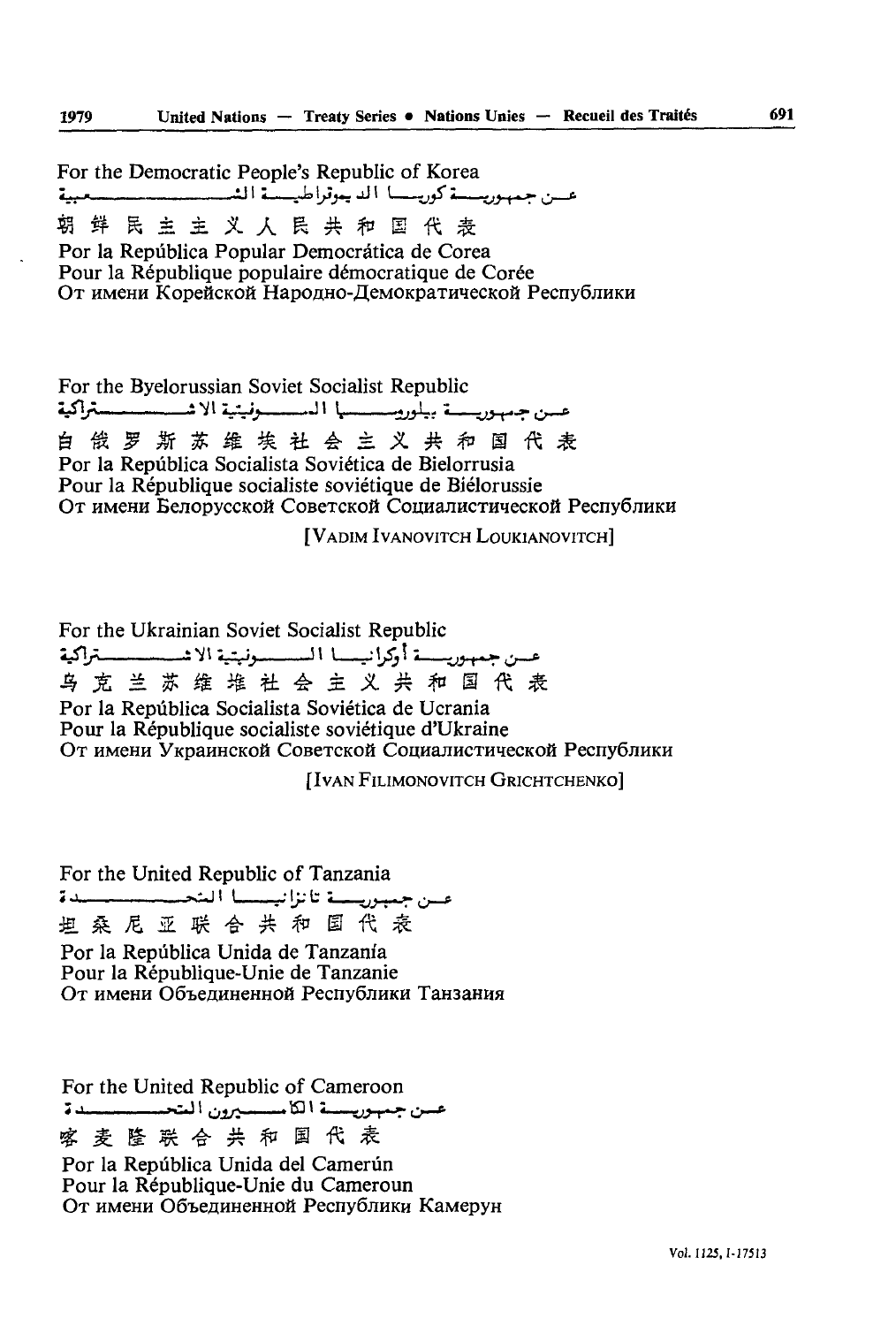For the Socialist Republic of Romania عسن جمهوريسسة رومانيسسسا الأشسسسسسسسسسستراكية 罗马尼亚社会主义共和国代表 Por la República Socialista de Rumania Pour la République socialiste de Roumanie От имени Социалистической Республики Румыния

> **[DAN ENACHESCU]** Le 28 mars  $1978^{\overline{i}}$

For the United Kingdom of Great Britain and Northern Ireland عبن الملكسة المتحسدة لبريطانيمما المظمسي وايرلنمسسدا الشسمسمطلية 大不列颠及北爱尔兰联合王国代表 Por el Reino Unido de Gran Bretaña e Irlanda del Norte Pour le Royaume-Uni de Grande-Bretagne et d'Irlande du Nord От имени Соединенного Королевства Великобритании и Северной Ирландии

[PATRICK ARTHUR GRIER]<sup>2</sup>

For the Rwandese Republic عسن جعبون سسدة روانسمه مستحدا 卢旺达共和国代表 Por la República Rwandesa

Pour la République rwandaise От имени Республики Руанда

For the Republic of San Marino عسن جمهوريسسة سمسمسان ماريتسمسمسمسمو 圣马力诺共和国代表 Por la República de San Marino

Pour la République de Saint-Marin От имени Республики Сан-Марино

> [MARIO PINCI] 22 juin 1978<sup>3</sup>

<sup>&</sup>lt;sup>1</sup> 28 March 1978.

<sup>&</sup>lt;sup>2</sup> For the text of the declarations and reservations made upon signature, see p. 699 of this volume  $-$  Pour le texte des déclarations et réserves faites lors de la signature, voir p. 699 du présent volume.

<sup>&</sup>lt;sup>3</sup> 22 June 1978.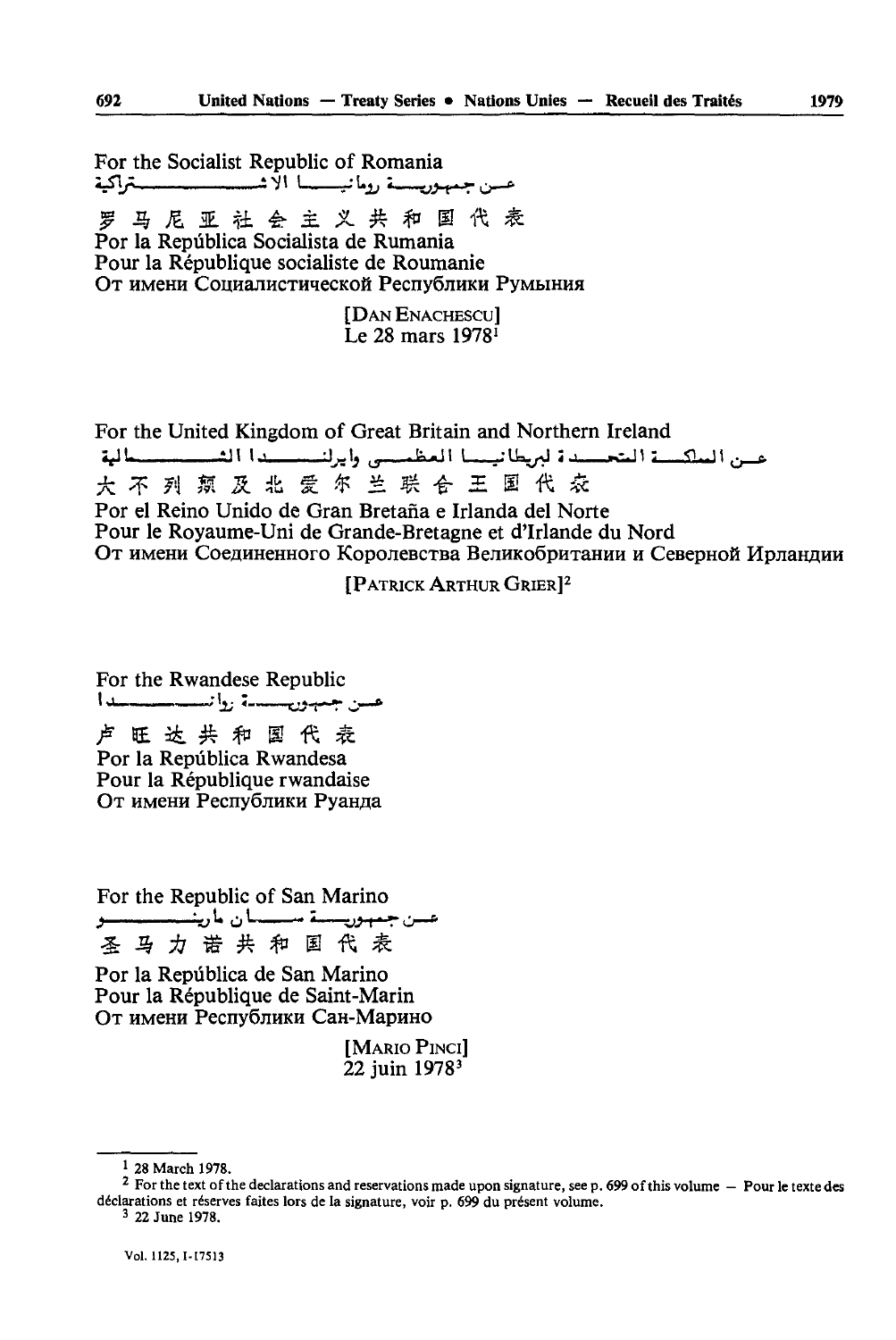For the Holy See عسن الكرنسسي الرايوي 教运代表 Por la Santa Sede Pour le Saint-Siège От имени Святейшего Престола

1979

[AMBROGIO MARCHIONI]

For the Democratic Republic of Sao Tome and Principe عمن جمهورسمنة سمساوتومي وبرانسسميم الديموقراطيسممممسمسمسمستة 圣多美和普林西比民主共和国代表 Por la República Democrática de Santo Tomé y Príncipe Pour la République démocratique de Sao Tomé-et-Principe От имени Демократической Республики Сан-Томе и Принсипи

For the Republic of Senegal عسن جمهوريسية المستستستستنغال 塞内加尔共和国代表 Por la República del Senegal Pour la République du Sénégal От имени Республики Сенегал

[AMADOU MACTAR CISSE]

For the Republic of Sierra Leone عسن جمهوريسسية مجرا ليستستستستستسون 塞拉利昂共和国代表 Por la República de Sierra Leona Pour la République de Sierra Leone От имени Республики Сьерра-Леоне

For the Republic of Singapore عسن جمهوريسسمة مستستستستسيغابور 新加坡共和国代表 Por la República de Singapur Pour la République de Singapour От имени Республики Сингапур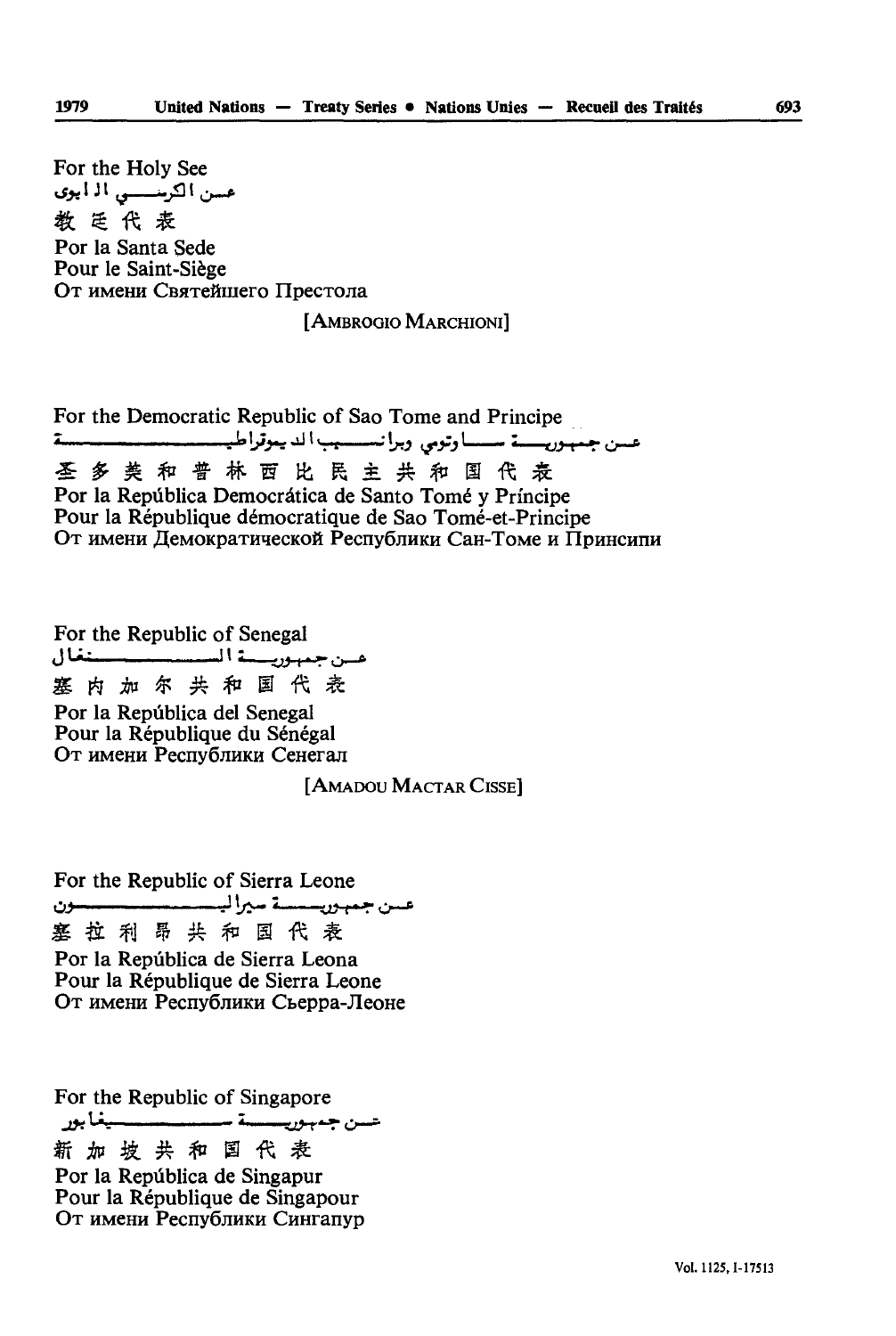For the Somali Democratic Republic l jLj—Jl 索马里民主共和国代表 Por la República Democrática Somalí<br>Pour la République démocratique somalie От имени Сомалийской Демократической Республики

For the Kingdom of Swaziland 斯威士兰王国代表 Por el Reino de Swazilandia Pour le Royaume du Souaziland От имени Королевства Свазиленд

For the Democratic Republic of the Sudan عين جمهورية المستحودان المأيعوتراطيسسسسسسمة

苏丹民主共和国代表 Por la República Democrática del Sudán<br>Pour la République démocratique du Soudan<br>От имени Демократической Республики Судан

For the Republic of Sri Lanka<br>حسن جمہوریسسٹ مسسول لنکسسسسسسا

斯里兰卡共和国代表 Por la República de Sri Lanka<br>Pour la République de Sri Lanka<br>От имени Республики Шри Ланка

For the Kingdom of Sweden *J-.* **————————————————-Jl à** 

瑞典王国代表 Por el Reino de Suecia Pour le Royaume de Suède От имени Королевства Швеции

[HANS BLIX]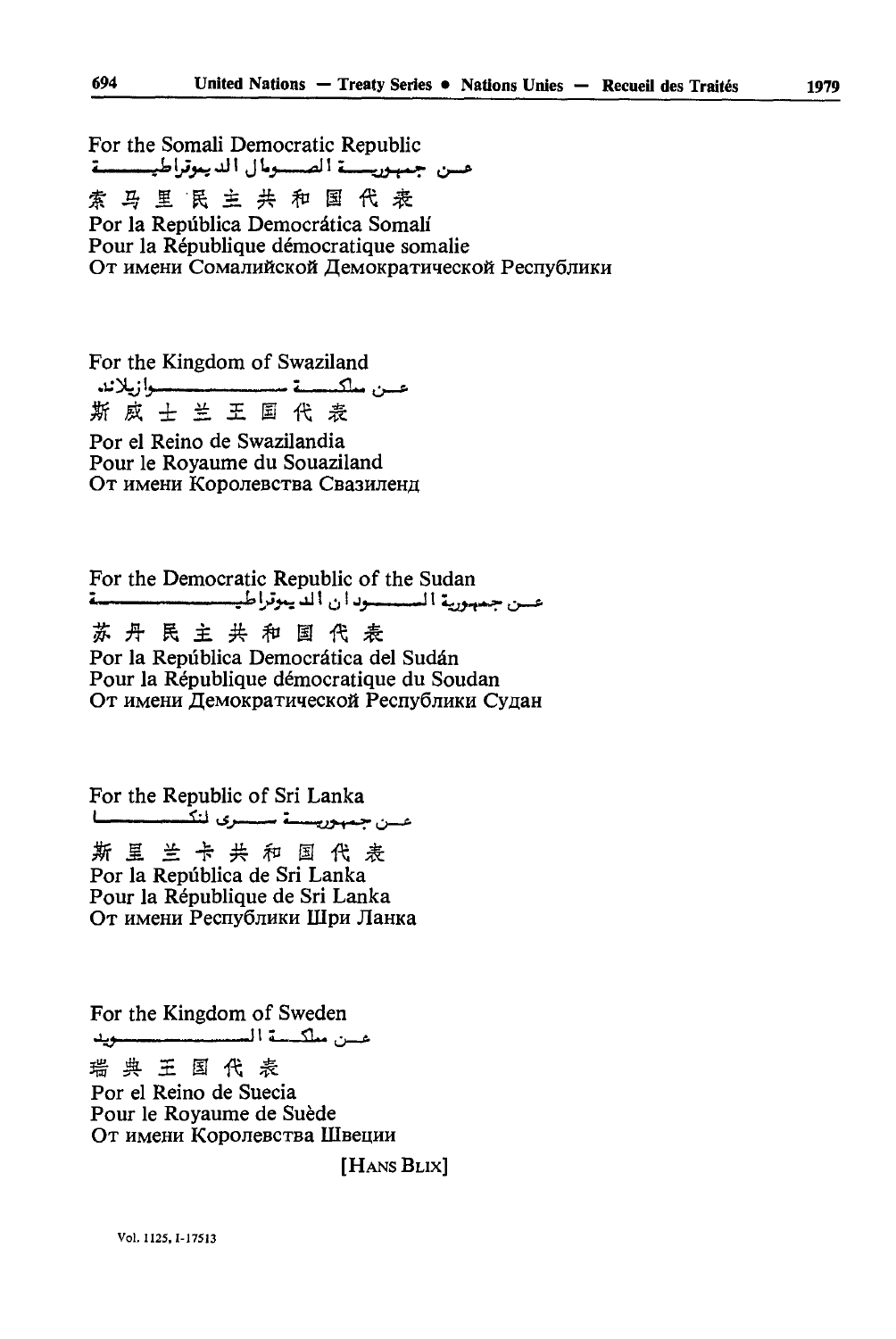For the Swiss Confederation عب). الاتحسساد الموسسسسسرى 瑞士联邦代表 Por la Confederación Suiza Pour la Confédération suisse От имени Швейцарской Конфедерации

1979

[PIERRE GRABER]

For the Republic of Surinam عسن جمهوريسمة سمسمسمسمورينام 苏里南共和国代表 Por la República de Surinam Pour la République du Surinam От имени Республики Суринам

For the Republic of Chad عسن جمهوريسمة التشهيسات 乍得共和国代表 Por la República del Chad Pour la République du Tchad

От имени Республики Чад

For the Czechoslovak Socialist Republic عسن جمهوريسمة تشممسسيكوسلوقاكيا الاشممسسستراكية 捷克斯洛伐克社会主义共和国代表 Por la República Socialista Checoslovaca Pour la République socialiste tchécoslovaque От имени Чехословацкой Социалистической Республики

> [MIROSLAV MOC]  $6 - 12 - 78$

 $16$  December 1978 - 6 décembre 1978.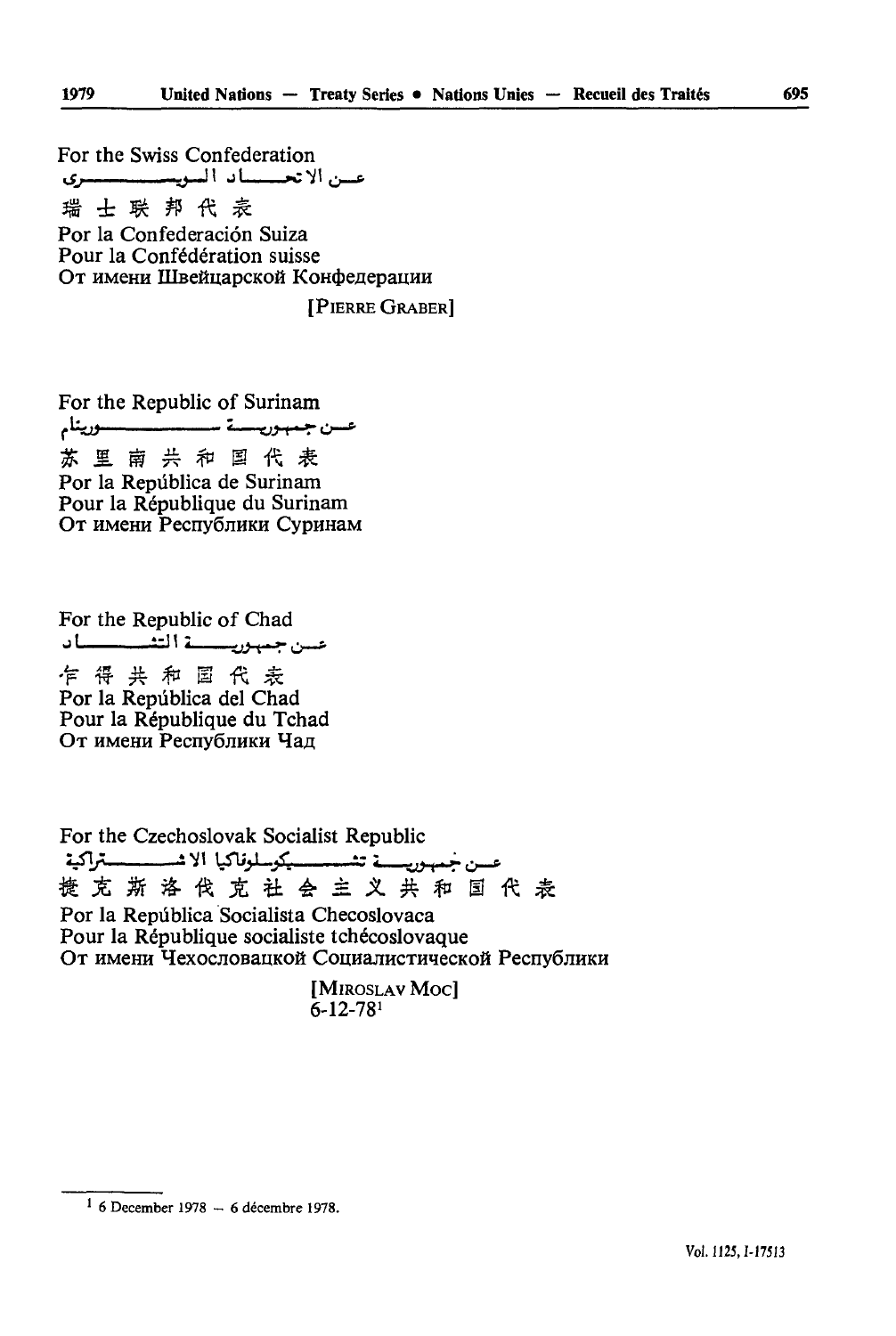For the Kingdom of Thailand حبن مەكسىنە ئايلانىسىسىسىسىدە 泰国王国代表 Por el Reino de Tailandia Pour le Rovaume de Thaïlande

От имени Королевства Таиланд

For the Togolese Republic عسن جمهوريسسية الطوفيسسسسسو 多哥共和国代表 Por la República Togolesa Pour la République togolaise От имени Тоголезской Республики

[ASSIONGBON AGBENOU]

For the Republic of Trinidad and Tobago عىن جمهوريسســــة ترينيداد وتوباغــــــــــــــــــــــــــــــــو 特立尼达和多巴哥共和国代表 Por la República de Trinidad y Tabago Pour la République de Trinité-et-Tobago От имени Республики Тринидал и Тобаго

For the Republic of Tunisia عبين الحسوريسسية التونيسسسيسية 突尼斯共和国代表

Por la República de Túnez Pour la République tunisienne От имени Тунисской Республики

[TAOUFIK SMIDA]

For the Republic of Turkey عسن جمهوريسسمة تركيستمستسمسما

土耳其共和国代表

Por la República de Turquía Pour la République turque От имени Турецкой Республики

Vol. 1125, I-17513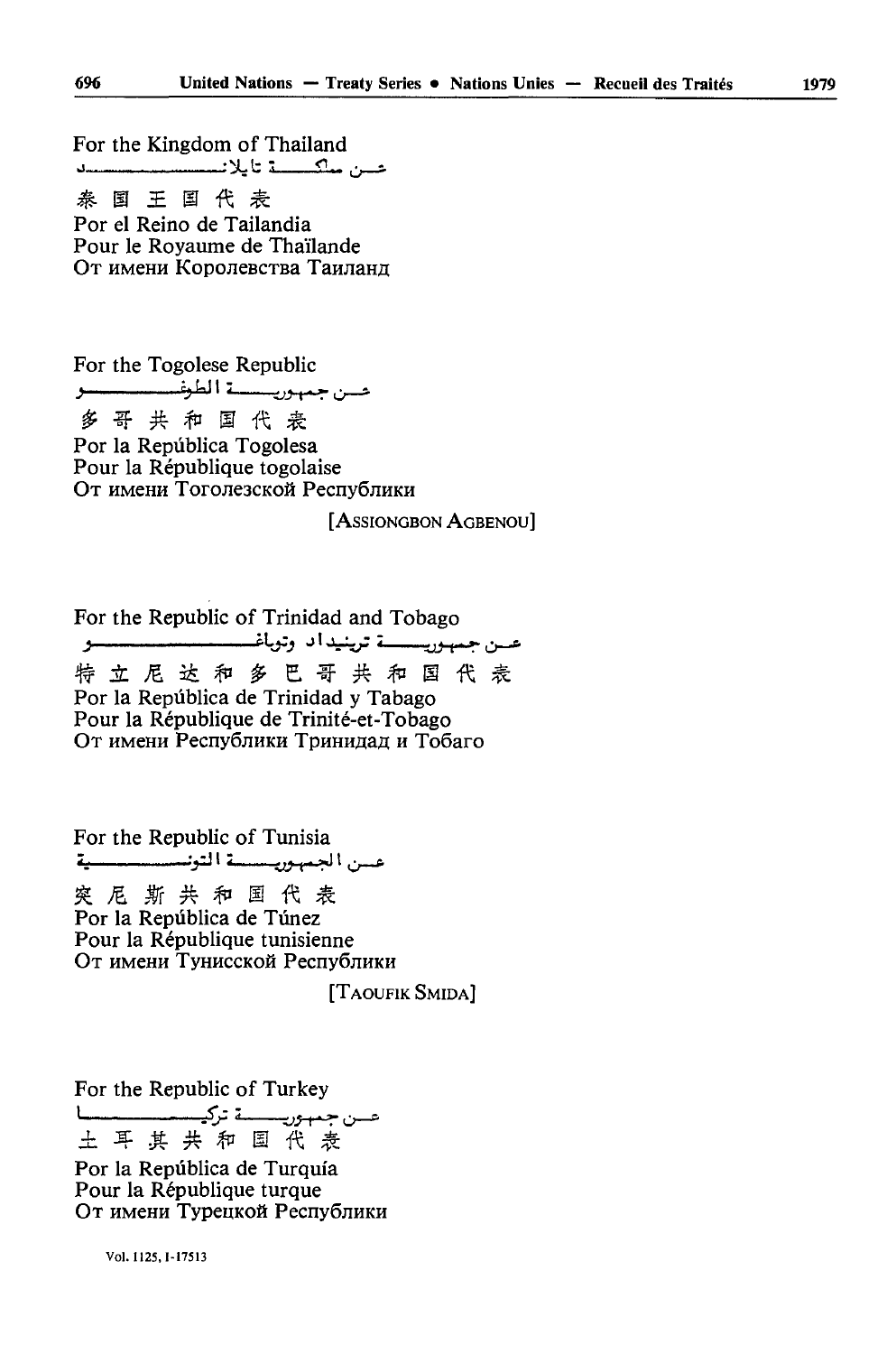For the Union of Soviet Socialist Republics عبدر انحسسابه العسودسسات المسسونيانية الاشسسسستراكية

1979

苏维埃社会主义共和国联盟代表 Por la Unión de Repúblicas Socialistas Soviéticas Pour l'Union des Républiques socialistes soviétiques От имени Союза Советских Социалистических Республик

[VLADIMIR SERGUÉEVITCH LAVROV]

For the Eastern Republic of Uruguay عسن جسيوريسسة للورونسسواي الشيسسسسسسرقية ا

乌拉圭东岸共和国代表 Por la República Oriental del Uruguay Pour la République orientale de l'Uruguay От имени Восточной Республики Уругвай

For the Republic of Venezuela عسن جمهوريسسمة فنزويسسمسمسمسملا

委内瑞拉共和国代表 Por la República de Venezuela Pour la République du Venezuela От имени Республики Венесуэла

For the Socialist Republic of Viet Nam عسن جمهوريسمة فيتنسسما بالاشمىسمىسمىسمىتراكية 越南社会主义共和国代表

Por la República Socialista de Viet Nam Pour la République socialiste du Viet Nam От имени Социалистической Республики Вьетнам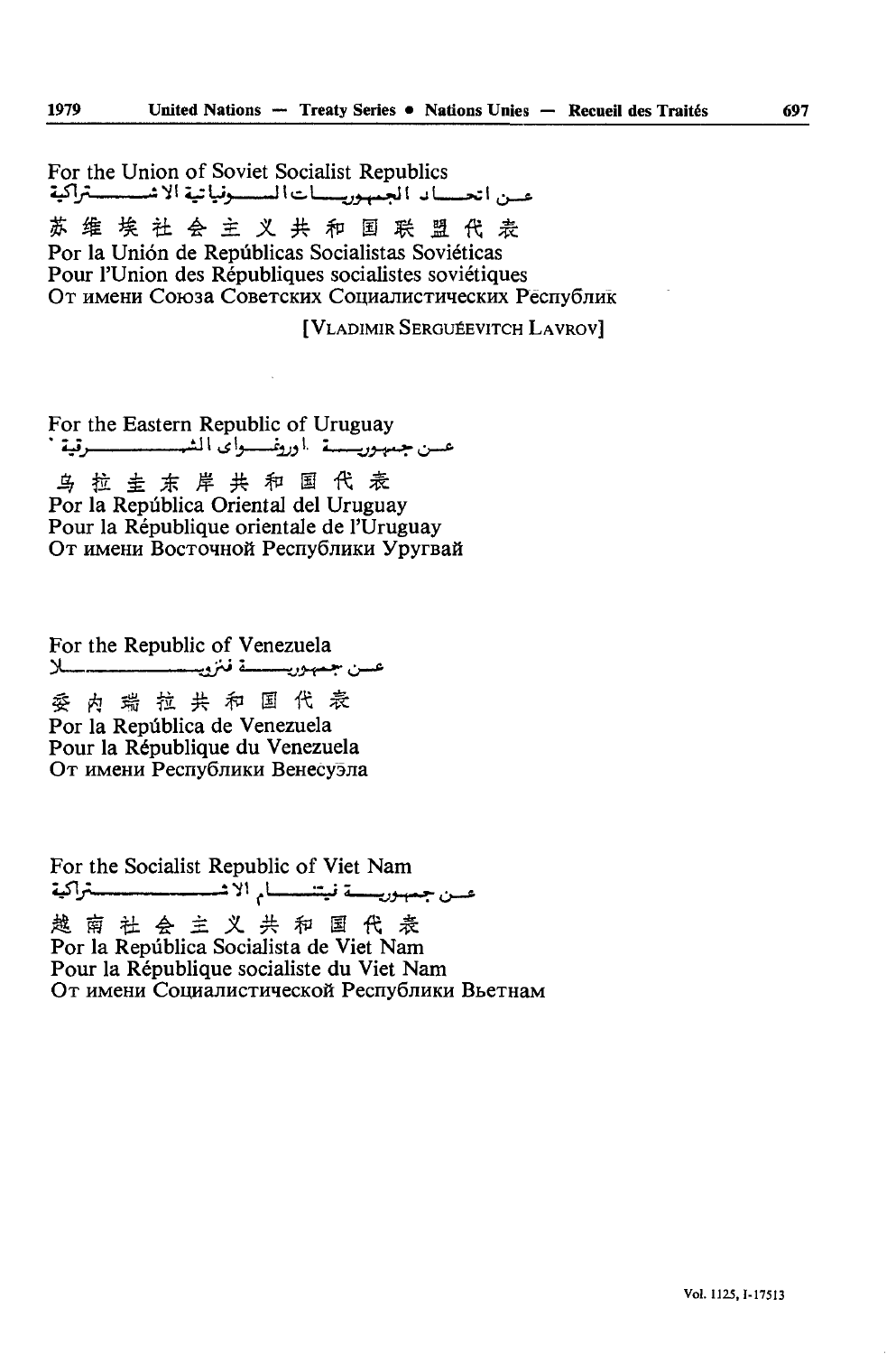For the Yemen Arab Republic عسن جمهوريسسة اليمسسن العربيسسسية 阿拉伯也门共和国代表 Por la República Arabe del Yemen Pour la République arabe du Yémen От имени Йеменской Арабской Республики

> [HUSSINE M. ALMAGBALY] 14-2-1978

For the People's Democratic Republic of Yemen عسن جمهوريسمة اليمسس الشمسمسمية الديموتراطيسمسمسمسة 也门民主人民共和国

Por la República Democrática Popular del Yemen Pour la République démocratique populaire du Yémen От имени Народно-Демократической Республики Йемен

For the Socialist Federal Republic of Yugoslavia عسن جمهوريسسة يوغوسسسلانيا الاتحاد يسسسة الاشسسسسسسسة أكبة 南 斯 拉 夫 社 会 主 义 联 邦 共 和 国 代 表 Por la República Federativa Socialista de Yugoslavia Pour la République fédérative socialiste de Yougoslavie От имени Социалистической Федеративной Республики Югославия

[ELHAMI NIMANI]

For the Republic of Zaire عسن جمهوريسسة زائمستسمسسمير

扎伊尔共和国代表 Por la República del Zaire Pour la République du Zaïre От имени Республики Заир

For the Republic of Zambia عسن جمهوريسمة زاميسمسمسمسمسل 赞比亚共和国代表 Por la República de Zambia Pour la République de Zambie От имени Республики Замбия

Vol. 1125, I-17513